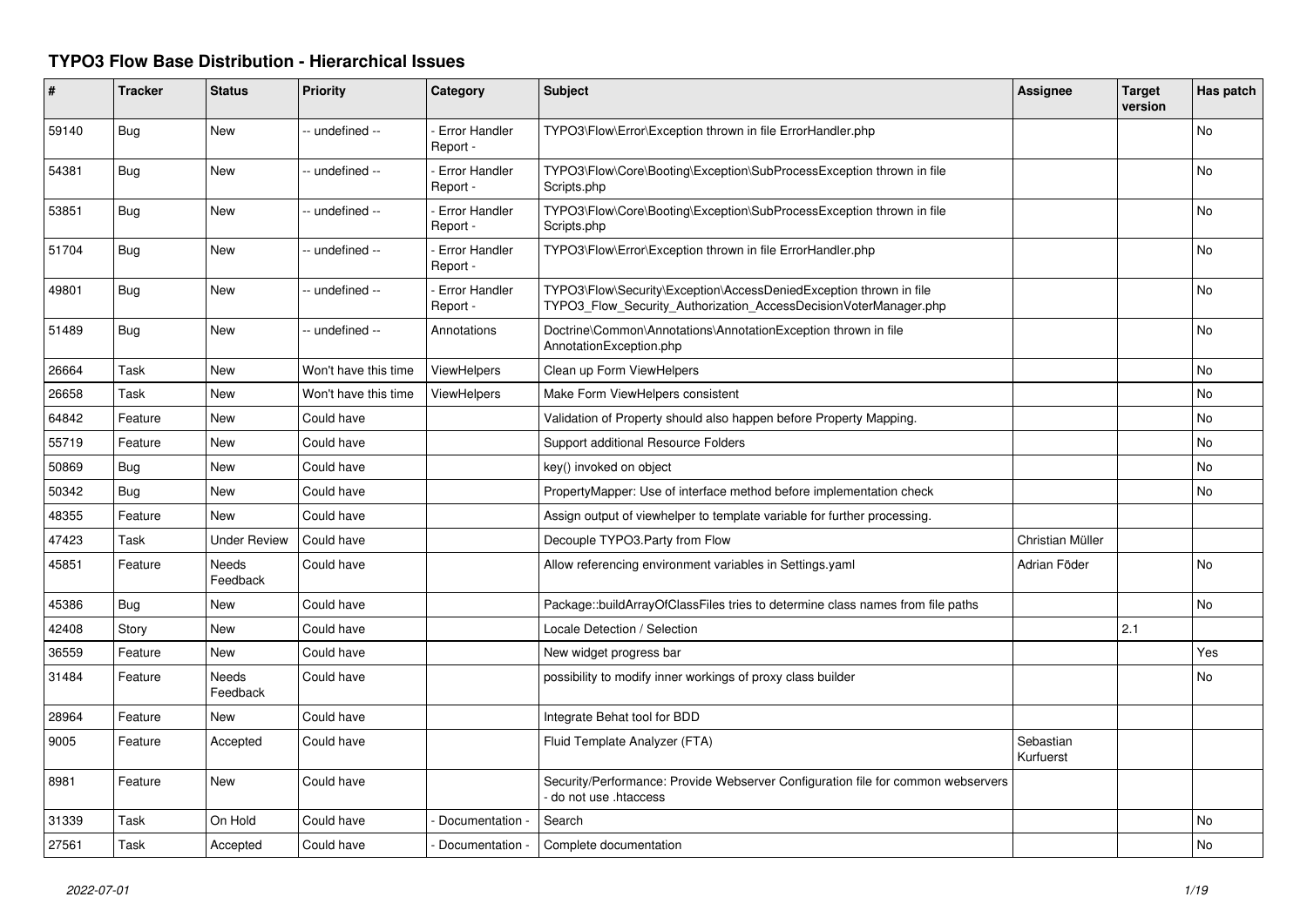| $\sharp$ | <b>Tracker</b> | <b>Status</b>       | <b>Priority</b> | Category                         | Subject                                                                         | <b>Assignee</b>        | <b>Target</b><br>version | Has patch |
|----------|----------------|---------------------|-----------------|----------------------------------|---------------------------------------------------------------------------------|------------------------|--------------------------|-----------|
| 8923     | Task           | <b>Under Review</b> | Could have      | Documentation -                  | Provide a Nginx Server Configuration for FLOW3                                  | Christian Müller       | 1.1.1                    | No        |
| 52005    | <b>Bug</b>     | New                 | Could have      | <b>Error Handler</b><br>Report - | TYPO3\Flow\Error\Exception thrown in file ErrorHandler.php                      |                        |                          | No        |
| 37831    | Task           | New                 | Could have      | - Testing -                      | Evaluate using PHP 5.4's internal web server for Functional Testing             |                        |                          | No        |
| 47404    | Feature        | New                 | Could have      | <b>AOP</b>                       | Add getters and setters methods for introduced properties                       |                        |                          | No        |
| 37885    | Feature        | New                 | Could have      | Cli                              | Add CLI to show the object-configuration for a FLOW3 object-name                | <b>Martin Ficzel</b>   |                          | No.       |
| 62346    | Feature        | New                 | Could have      | Core                             | f:comment should have high precende                                             |                        | 3.x                      | No        |
| 54181    | <b>Bug</b>     | New                 | Could have      | Core                             | Use date_default_timezone_get() instead of ini_get('date.timezone')             |                        |                          | Yes       |
| 38222    | Feature        | New                 | Could have      | Core                             | Step execution signals with concrete name                                       |                        |                          | No        |
| 33049    | Feature        | New                 | Could have      | Core                             | Allow configuration of context without environment variable (needed for IIS)    |                        |                          | No        |
| 30555    | Feature        | New                 | Could have      | Core                             | Make TagBuilder more extensible                                                 |                        |                          | No        |
| 10472    | Feature        | New                 | Could have      | Core                             | Fluid Standalone distribution                                                   |                        |                          | No        |
| 7608     | Feature        | New                 | Could have      | Core                             | Configurable shorthand/object accessor delimiters                               |                        |                          | Yes       |
| 1907     | Feature        | New                 | Could have      | Core                             | Default values for view helpers based on context                                |                        |                          |           |
| 47339    | Feature        | Needs<br>Feedback   | Could have      | <b>Http</b>                      | Allow RequestHandlers to get the current Request injected                       | Alexander Berl         |                          | No        |
| 49025    | Task           | <b>Under Review</b> | Could have      | 118n                             | Dynamic locale detection / determination                                        | Adrian Föder           | 2.1                      | No        |
| 35388    | Feature        | New                 | Could have      | 118n                             | Use the current package as default for translations within controllers          |                        |                          | No        |
| 49039    | Feature        | New                 | Could have      | Log                              | RFC: Use PSR-3 logger interface in Flow                                         |                        |                          | No        |
| 46050    | Feature        | New                 | Could have      | Log                              | To decouple log file writing at Logger->logException                            |                        |                          | No        |
| 50262    | Feature        | New                 | Could have      | Package                          | Add Keywords to composer Json                                                   |                        |                          | No        |
| 55953    | Task           | New                 | Could have      | Persistence                      | Repair and streamline ValueObject support                                       |                        |                          | No        |
| 55793    | Feature        | <b>Under Review</b> | Could have      | Persistence                      | Add Support for groupBy                                                         | Kerstin<br>Huppenbauer |                          | No        |
| 45640    | Bug            | New                 | Could have      | Persistence                      | Every relation is set to cascade=all if the related entity is no aggregate root |                        |                          | No        |
| 34133    | Feature        | New                 | Could have      | Property                         | RFC: Handle Semicolons in Path part of URIs as Scoped Path Parameters           |                        |                          | No        |
| 45611    | <b>Bug</b>     | New                 | Could have      | Security                         | Destruction of session after logout should be configurable                      |                        |                          | No        |
| 6602     | Feature        | New                 | Could have      | Security                         | Implement after invocation handling                                             | Andreas<br>Förthner    |                          |           |
| 6601     | Task           | On Hold             | Could have      | Security                         | Introduce a new roles definition syntax including runtime constraints           | Andreas<br>Förthner    |                          |           |
| 40418    | Feature        | Needs<br>Feedback   | Could have      | Session                          | Add an option to flow3:cache:flush thats keeps user sessions active             |                        |                          | No        |
| 48409    | Feature        | New                 | Could have      | SignalSlot                       | Introduce new Annotation "Slot" for wiring signal and slots                     |                        |                          | No        |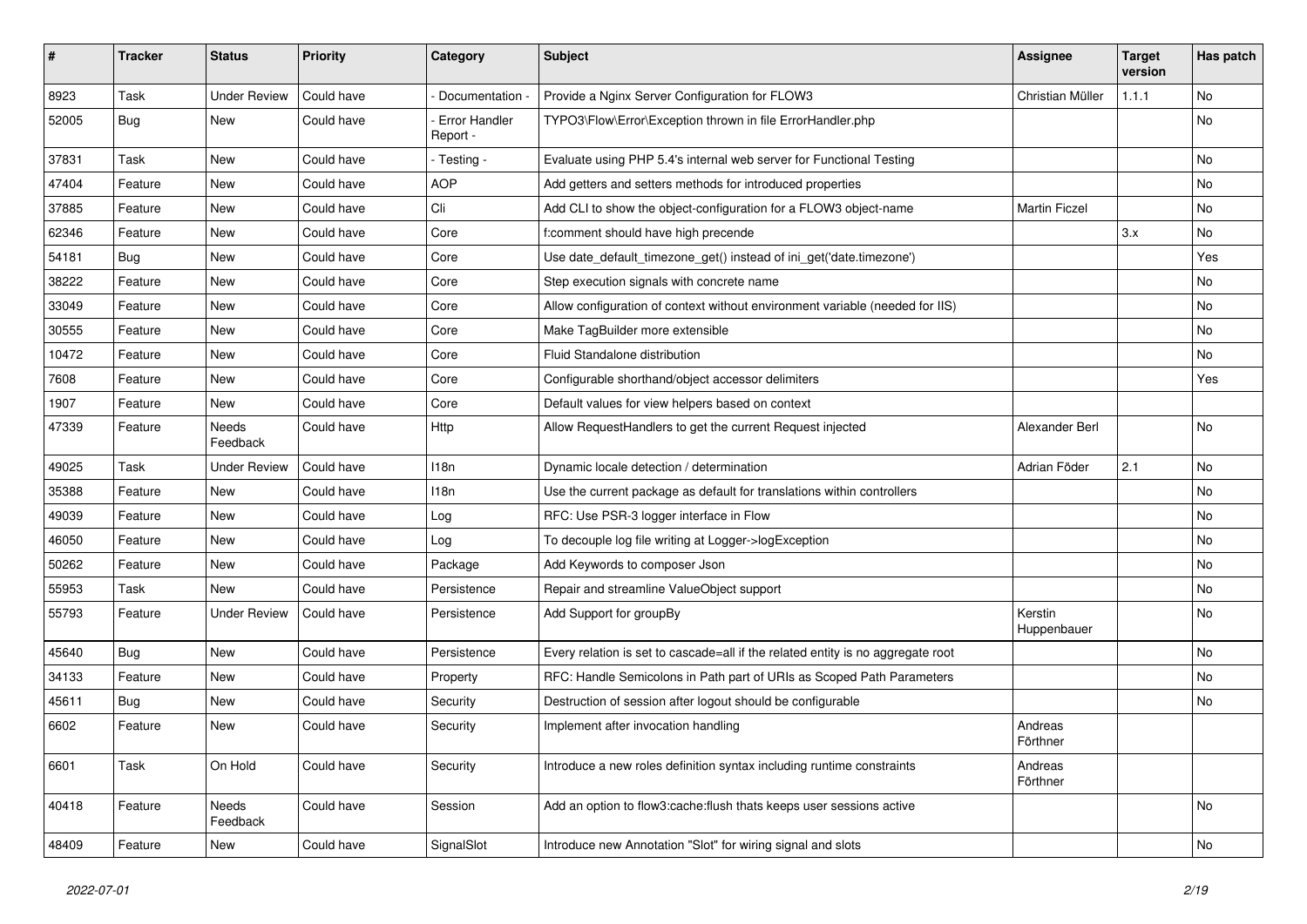| ∦     | <b>Tracker</b> | <b>Status</b>       | Priority    | Category           | Subject                                                                                            | <b>Assignee</b>       | <b>Target</b><br>version | Has patch |
|-------|----------------|---------------------|-------------|--------------------|----------------------------------------------------------------------------------------------------|-----------------------|--------------------------|-----------|
| 52185 | <b>Bug</b>     | New                 | Could have  | Utility            | PositionalArraySorter should detect recursive dependencies                                         |                       |                          | <b>No</b> |
| 39788 | Feature        | New                 | Could have  | Validation         | RFC: Repository based NotExistsValidator                                                           |                       |                          | No        |
| 3587  | Feature        | New                 | Could have  | Validation         | Enforce validation rules for value objects already in constructor                                  |                       |                          |           |
| 60181 | Feature        | <b>New</b>          | Could have  | View               | Caching mechanism for Fluid Views/Templates                                                        |                       |                          | <b>No</b> |
| 8989  | Feature        | Needs<br>Feedback   | Could have  | View               | Search path for fluid template files                                                               |                       |                          | No        |
| 34309 | Task           | New                 | Could have  | <b>ViewHelpers</b> | Unknown ViewHelpers cause exception - should be handled more graceful                              |                       |                          | No        |
| 3725  | Feature        | New                 | Could have  | <b>ViewHelpers</b> | <b>CSS Engine</b>                                                                                  | Christian Müller      |                          | <b>No</b> |
| 65684 | <b>Bug</b>     | New                 | Should have |                    | Could not acquire lock for ClassLoader cache creation                                              | Sebastian Heuer       |                          | No        |
| 64342 | Bug            | New                 | Should have |                    | ResourceManager->deleteResource() leaves database entry                                            |                       |                          |           |
| 62009 | Bug            | New                 | Should have |                    | Rewrite URI Filename could be empty                                                                |                       |                          |           |
| 60271 | Feature        | <b>New</b>          | Should have |                    | Paginate viewhelper, should also support arrays                                                    |                       |                          | <b>No</b> |
| 59747 | Bug            | New                 | Should have |                    | TYPO3\Flow\Error\Exception thrown in file ErrorHandler.php                                         |                       |                          | No        |
| 59357 | <b>Bug</b>     | <b>New</b>          | Should have |                    | Using the PackageManager directly instead of the Interface results in unexpected<br>behavior       |                       |                          | <b>No</b> |
| 59244 | Feature        | New                 | Should have |                    | Message or Container needs context                                                                 |                       |                          | <b>No</b> |
| 59084 | <b>Bug</b>     | New                 | Should have |                    | if 403 Exception show reason                                                                       |                       |                          | No        |
| 59019 | Suggestion     | New                 | Should have |                    | Add marker for lazyloaded properties to \TYPO3\Flow\var dump                                       |                       |                          |           |
| 58996 | Bug            | New                 | Should have |                    | ResourceManager adding to persistence                                                              |                       |                          | <b>No</b> |
| 58983 | Bug            | New                 | Should have |                    | format.date does not respect linebreaks and throws exception                                       |                       |                          | No        |
| 58976 | Bug            | New                 | Should have |                    | debug_backtrace                                                                                    |                       |                          |           |
| 58921 | <b>Bug</b>     | New                 | Should have |                    | f:form.* VHs crash if NOT inside f:form but followed by f:form                                     |                       |                          | No        |
| 58744 | <b>Bug</b>     | New                 | Should have |                    | Can not split configuration in settings.yaml                                                       |                       |                          | No        |
| 58579 | Feature        | New                 | Should have |                    | Adding own environment constants to Flow                                                           |                       | 2.x                      | No        |
| 58408 | Task           | New                 | Should have |                    | Disable manualy persisting                                                                         |                       |                          | <b>No</b> |
| 58193 | <b>Bug</b>     | <b>Under Review</b> | Should have |                    | Forward-port changelogs to master branch                                                           | Karsten<br>Dambekalns |                          | <b>No</b> |
| 57796 | <b>Bug</b>     | New                 | Should have |                    | XLIFF Fails if $id == node$                                                                        |                       |                          | No        |
| 57763 | Feature        | New                 | Should have |                    | Allow controller / package / action as params in<br>\TYPO3\Fluid\ViewHelpers\Form\ButtonViewHelper |                       |                          | No        |
| 56859 | <b>Bug</b>     | New                 | Should have |                    | PHP Warning: TYPO3_Flow_Error_Exception.php not present in Data/Temporary                          |                       |                          |           |
| 56556 | Feature        | New                 | Should have |                    | support hasProperty and isProperty                                                                 |                       |                          | No        |
| 56555 | <b>Bug</b>     | New                 | Should have |                    | Kickstart creates wrong labels in New.html                                                         |                       |                          |           |
| 56486 | Feature        | New                 | Should have |                    | Optimize the ObjectManager for performance                                                         |                       |                          | No        |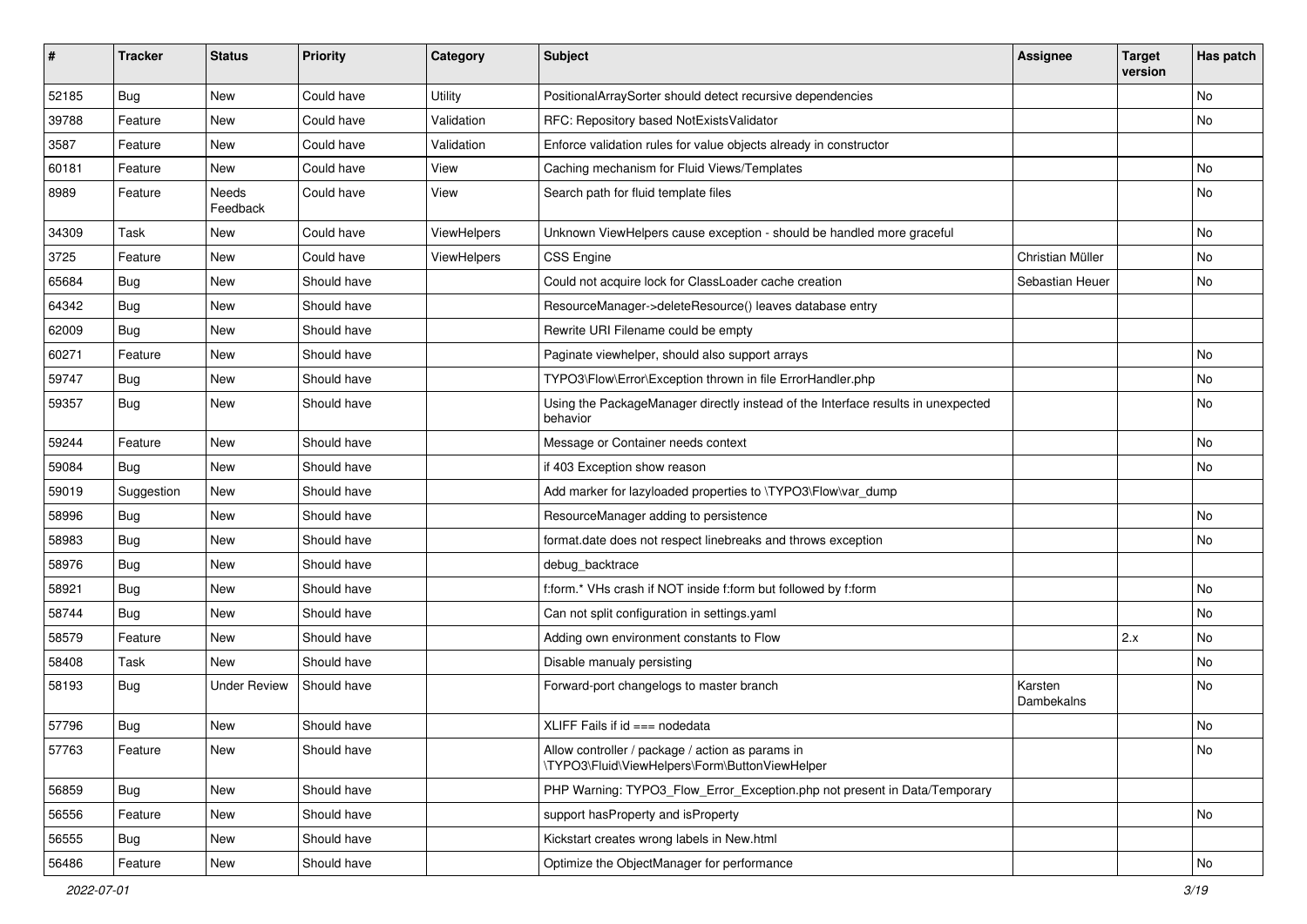| #     | <b>Tracker</b> | <b>Status</b>       | <b>Priority</b> | Category | Subject                                                                            | <b>Assignee</b>      | <b>Target</b><br>version | Has patch |
|-------|----------------|---------------------|-----------------|----------|------------------------------------------------------------------------------------|----------------------|--------------------------|-----------|
| 56237 | Task           | New                 | Should have     |          | in-line (Condition) ViewHelpers should not evaluate on parsing                     |                      |                          | No.       |
| 56074 | <b>Bug</b>     | New                 | Should have     |          | Parse errors cause meaningless Flow exception messages.                            | Adrian Föder         | 2.x                      |           |
| 56036 | Feature        | New                 | Should have     |          | Optimize autoloading                                                               |                      |                          | No.       |
| 55958 | Task           | New                 | Should have     |          | RFC: Use PHP 5.4 closure features for direct ObjectAccess                          |                      |                          | No        |
| 55954 | <b>Bug</b>     | New                 | Should have     |          | Associations to ValueObjects should not be cascade all'd                           |                      |                          | No        |
| 55831 | Feature        | New                 | Should have     |          | Different scenarios for session settings                                           |                      |                          | No.       |
| 55306 | <b>Bug</b>     | <b>Under Review</b> | Should have     |          | Filenames should not exceed 255 characters                                         | Christian Müller     |                          | No        |
| 55008 | <b>Bug</b>     | Under Review        | Should have     |          | Interceptors should be used in Partials                                            | Christian Müller     |                          | No        |
| 54403 | Bug            | New                 | Should have     |          | Resources remade when parent record updated                                        |                      |                          |           |
| 54373 | Task           | New                 | Should have     |          | Rename Arrays::removeEmptyElementsRecursively to<br>removeNullElementsRecursively  |                      |                          |           |
| 53971 | Feature        | New                 | Should have     |          | Login functionality                                                                |                      |                          |           |
| 53961 | <b>Bug</b>     | New                 | Should have     |          | Composer installer scripts create a .Packages folder                               |                      |                          |           |
| 53189 | <b>Bug</b>     | New                 | Should have     |          | Blog tutorial no longer works                                                      | <b>Philipp Maier</b> |                          | No        |
| 52945 | <b>Bug</b>     | New                 | Should have     |          | Excluded classes should only be excluded from reflection but still autoloaded      |                      |                          | No        |
| 52938 | <b>Bug</b>     | New                 | Should have     |          | Resource stream wrapper doesn't work with foreign package                          |                      |                          |           |
| 52640 | Feature        | <b>Under Review</b> | Should have     |          | Create an UnlessViewHelper as opposite to the IfViewHelper                         | <b>Marc Neuhaus</b>  |                          | No        |
| 52591 | <b>Bug</b>     | New                 | Should have     |          | The Pagination Widget broken for joined objects                                    |                      |                          | No        |
| 52590 | Feature        | New                 | Should have     |          | Provide a way to get the Doctrine QueryBuilder                                     |                      |                          | No        |
| 52536 | Bug            | <b>Under Review</b> | Should have     |          | Errorclass not set if no property-attribute set                                    |                      |                          |           |
| 52526 | <b>Bug</b>     | New                 | Should have     |          | Unfinished programming of DateTime converter                                       |                      | 2.0.1                    |           |
| 52509 | Bug            | New                 | Should have     |          | Child-Object's Identifier get's lost on Form-Submission with Validation Error      |                      |                          |           |
| 52430 | <b>Bug</b>     | New                 | Should have     |          | Cannot convert from UUID to auto-increment ID                                      |                      |                          | No.       |
| 52419 | <b>Bug</b>     | New                 | Should have     |          | Wrong PHPDocs notation for default value inline f:translate viewhelper             |                      | 2.0                      | No        |
| 52280 | Task           | <b>Under Review</b> | Should have     |          | Throw Exception if there is an array in PSR-0 autoload                             |                      |                          | Yes       |
| 51972 | <b>Bug</b>     | New                 | Should have     |          | Joins for every deep property constraint make cartesian selection                  | Adrian Föder         |                          | Yes       |
| 51811 | <b>Bug</b>     | New                 | Should have     |          | Improve session handle when the authenticated account is removed from persitance   | Dominique Feyer      |                          | Yes       |
| 51530 | Task           | New                 | Should have     |          | Improve speed of Files::readDirectoryRecursively using RecursiveDirectoryIterator? |                      |                          | No        |
| 51286 | Task           | New                 | Should have     |          | Custom error views should introduce a controller context somehow                   |                      |                          | No        |
| 51277 | Feature        | New                 | Should have     |          | ViewHelper context should be aware of actual file occurrence                       |                      |                          | No        |
| 51183 | Task           | New                 | Should have     |          | CLI improvements                                                                   |                      |                          |           |
| 50888 | Bug            | <b>Under Review</b> | Should have     |          | WSOD by changing name of section and if Fluid caches are generated                 |                      |                          | No        |
| 50255 | <b>Bug</b>     | New                 | Should have     |          | Different collations runnig migrate/update                                         |                      |                          |           |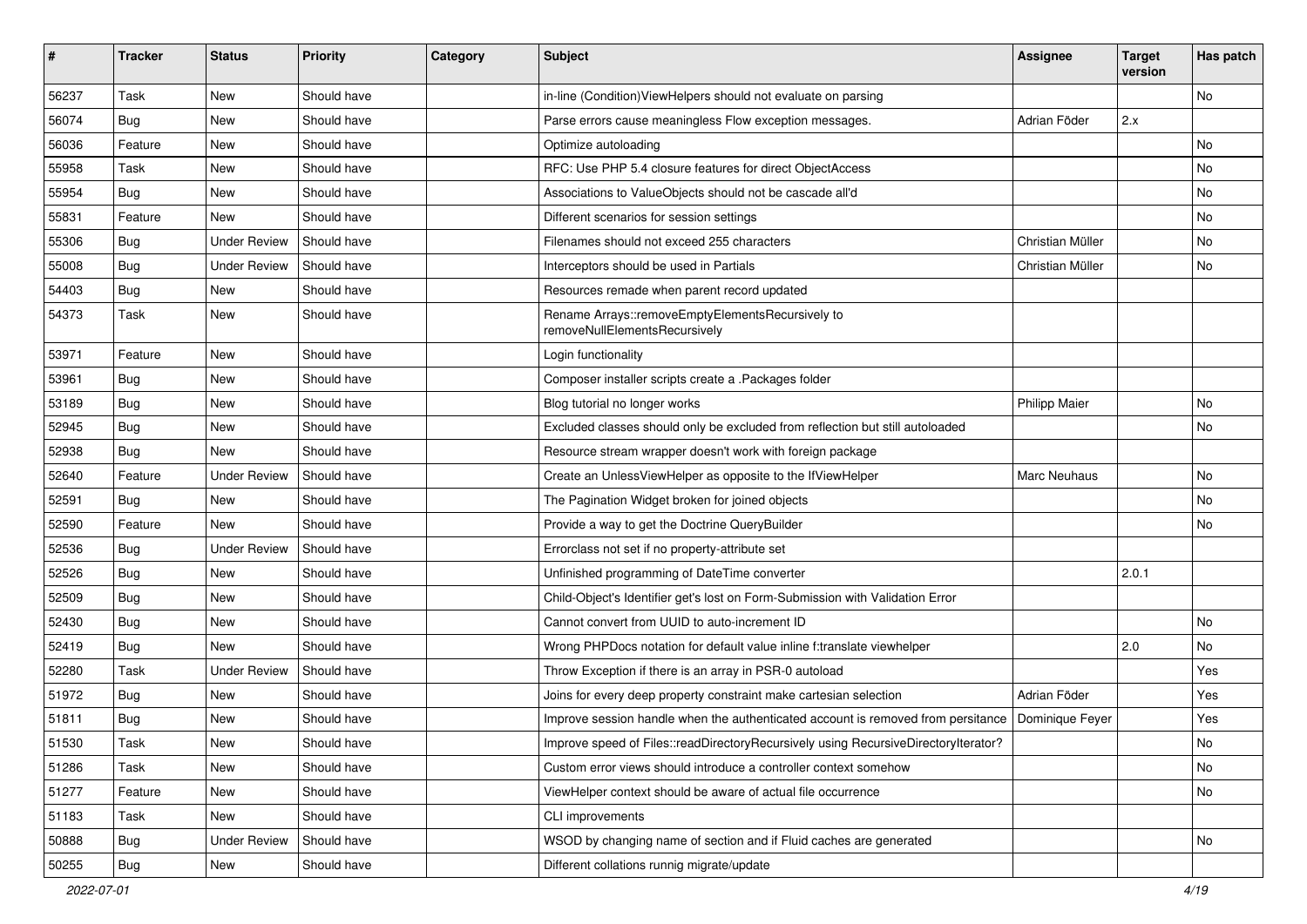| ∦     | <b>Tracker</b> | <b>Status</b>       | <b>Priority</b> | Category | <b>Subject</b>                                                                                                                                    | <b>Assignee</b>       | <b>Target</b><br>version | Has patch |
|-------|----------------|---------------------|-----------------|----------|---------------------------------------------------------------------------------------------------------------------------------------------------|-----------------------|--------------------------|-----------|
| 50130 | Bug            | Needs<br>Feedback   | Should have     |          | Different fallback for php.exe on windows                                                                                                         |                       |                          |           |
| 49756 | Feature        | <b>Under Review</b> | Should have     |          | Select values by array key in checkbox viewhelper                                                                                                 |                       |                          | <b>No</b> |
| 49372 | Bug            | <b>New</b>          | Should have     |          | ObjectConverter ignores implemented interface when mapping subtype                                                                                |                       |                          | No        |
| 49011 | <b>Bug</b>     | <b>Under Review</b> | Should have     |          | Support executing TYPO3. Flow inside a PHAR                                                                                                       |                       |                          | No        |
| 48657 | Feature        | <b>Under Review</b> | Should have     |          | support HTTP_RANGE                                                                                                                                |                       |                          | <b>No</b> |
| 48430 | Bug            | New                 | Should have     |          | Default validator-messages are not correctly formatted                                                                                            |                       |                          | No        |
| 48429 | <b>Bug</b>     | New                 | Should have     |          | Remove- and update-actions on repository are not persisted                                                                                        |                       |                          | No        |
| 48296 | Task           | Needs<br>Feedback   | Should have     |          | Missing method in ExceptionHandlerInterface                                                                                                       |                       |                          | No        |
| 47669 | Task           | New                 | Should have     |          | FormViewHelper does not define the default request method                                                                                         |                       |                          | No        |
| 47638 | <b>Bug</b>     | <b>New</b>          | Should have     |          | Delete a ValueObject by its identity                                                                                                              |                       |                          |           |
| 47637 | <b>Bug</b>     | New                 | Should have     |          | Property with @ORM\Column(nullable=true,type="decimal",scale=2) results as type<br>"string" in Collection Objects and not as expected as "double" |                       |                          |           |
| 47601 | Bug            | New                 | Should have     |          | Template Path of Submodules contains lowercase Namespace                                                                                          |                       |                          |           |
| 47236 | <b>Bug</b>     | Needs<br>Feedback   | Should have     |          | Error at offset 6279 of 6338                                                                                                                      |                       |                          | No        |
| 47052 | Bug            | <b>New</b>          | Should have     |          | Clear doctrine caches after migration applied                                                                                                     |                       |                          |           |
| 47006 | Bug            | <b>Under Review</b> | Should have     |          | widget identifier are not unique                                                                                                                  |                       |                          | No        |
| 46910 | Feature        | <b>New</b>          | Should have     |          | Composer integration - PackageStates.php                                                                                                          |                       |                          | No        |
| 46545 | Feature        | New                 | Should have     |          | Better support for arrays in options of SelectViewHelper                                                                                          |                       |                          | No        |
| 46371 | Feature        | <b>New</b>          | Should have     |          | Support compilation of static information in proxy classes                                                                                        | Christopher<br>Hlubek |                          | <b>No</b> |
| 46244 | Bug            | <b>Under Review</b> | Should have     |          | Remove call to PHP_BINDIR in CoreCommandController                                                                                                |                       |                          |           |
| 46091 | Task           | Needs<br>Feedback   | Should have     |          | Show source file name and position on exceptions during parsing                                                                                   |                       |                          | No        |
| 46073 | Bug            | <b>Under Review</b> | Should have     |          | Scripts::executeCommand must be usable outsite of TYPO3.Flow                                                                                      |                       |                          | No        |
| 45669 | <b>Bug</b>     | <b>New</b>          | Should have     |          | PersistentObjectConverter does not convert ValueObjects by __identity                                                                             |                       |                          | No        |
| 45413 | <b>Bug</b>     | <b>Under Review</b> | Should have     |          | Overriding boolean properties using Objects.yaml is broken                                                                                        |                       |                          |           |
| 45345 | Feature        | Needs<br>Feedback   | Should have     |          | Easy to use comments for fluid that won't show in output                                                                                          |                       |                          |           |
| 45272 | <b>Bug</b>     | New                 | Should have     |          | Related Value Objects get deleted by default cascading                                                                                            |                       |                          | No        |
| 45164 | Feature        | Accepted            | Should have     |          | Define syntax for validation rules in YAML                                                                                                        | Karsten<br>Dambekalns |                          |           |
| 45153 | Feature        | New                 | Should have     |          | f:be.menus.actionMenuItem - Detection of the current select option is insufficient                                                                |                       |                          | No        |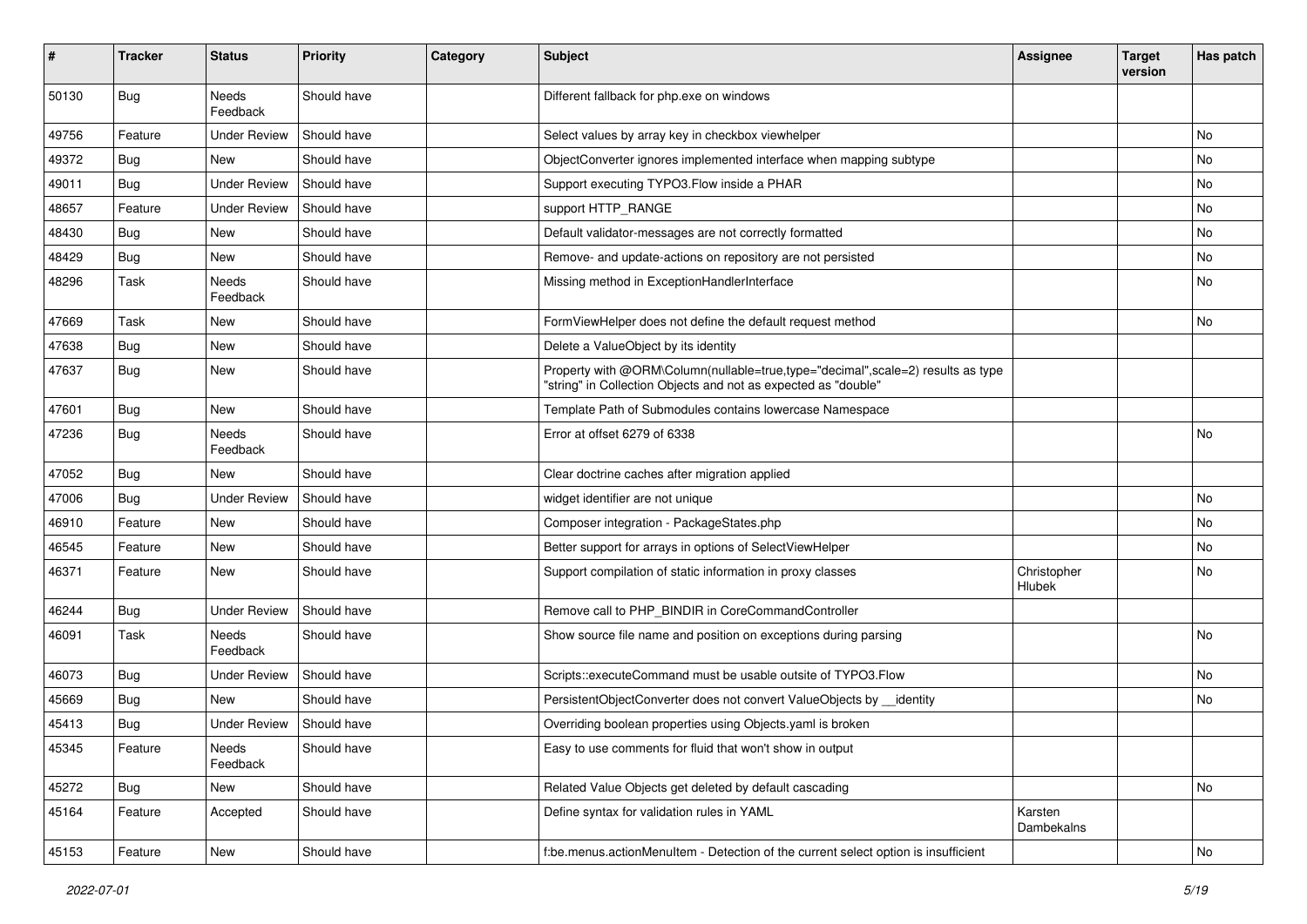| #     | <b>Tracker</b> | <b>Status</b>       | <b>Priority</b> | Category | <b>Subject</b>                                                                  | <b>Assignee</b>        | <b>Target</b><br>version | Has patch |
|-------|----------------|---------------------|-----------------|----------|---------------------------------------------------------------------------------|------------------------|--------------------------|-----------|
| 45100 | Feature        | <b>Under Review</b> | Should have     |          | RequestDispatchingAspect should check if entry point can handle current request | Christopher<br>Hlubek  |                          |           |
| 44684 | Bug            | <b>New</b>          | Should have     |          | Authorization header redirect in .htaccess strips the Basic-prefix              |                        |                          |           |
| 44148 | <b>Bug</b>     | New                 | Should have     |          | Documentation for executeCommand() needs clarification                          |                        | 2.0.1                    | No.       |
| 44123 | Feature        | New                 | Should have     |          | Make the "Flow requires the PHP setting "date.timezone"" error more beautiful   |                        |                          | No        |
| 44078 | Task           | <b>New</b>          | Should have     |          | Probably false behavior in symlinked environment                                |                        |                          |           |
| 43947 | <b>Bug</b>     | New                 | Should have     |          | Redirect to login after Session timeout                                         |                        |                          | No        |
| 43930 | Task           | Needs<br>Feedback   | Should have     |          | Remove canRender() completely?!                                                 | Sebastian<br>Kurfuerst |                          | No.       |
| 43841 | Feature        | New                 | Should have     |          | Add package support to validation errors                                        |                        |                          | <b>No</b> |
| 43572 | Feature        | New                 | Should have     |          | Uri should support manipulation of query arguments                              |                        |                          | No        |
| 43424 | Feature        | <b>Under Review</b> | Should have     |          | Support subpackage when kickstarting model & repository                         | Karsten<br>Dambekalns  | 2.0.1                    |           |
| 43082 | Feature        | Needs<br>Feedback   | Should have     |          | Add CLI support for scaffolding models, views, controller                       |                        |                          | <b>No</b> |
| 43071 | Task           | <b>New</b>          | Should have     |          | Remove TOKENS for adding fallback teplates in B                                 |                        |                          | No.       |
| 42743 | Task           | <b>New</b>          | Should have     |          | Remove inline style for hidden form fields                                      |                        |                          | No        |
| 42550 | Task           | <b>Under Review</b> | Should have     |          | Add top-level .htaccess to block everything but Web                             | Karsten<br>Dambekalns  |                          | No.       |
| 42407 | Story          | New                 | Should have     |          | Asset Management                                                                |                        | 2.1                      |           |
| 42397 | Feature        | New                 | Should have     |          | Missing viewhelper for general links                                            |                        |                          | No        |
| 42240 | Task           | <b>New</b>          | Should have     |          | Make Eel usable outside of TYPO3 Flow                                           |                        |                          |           |
| 41843 | <b>Bug</b>     | New                 | Should have     |          | Composer and rename issues (umbrella issue)                                     |                        |                          |           |
| 41727 | <b>Bug</b>     | Accepted            | Should have     |          | @Flow\Identity and @ORM\InheritanceType("JOINED") can't be used together        | Karsten<br>Dambekalns  |                          | <b>No</b> |
| 41533 | Bug            | Needs<br>Feedback   | Should have     |          | Ignored object-validation in editAction when redirecting back from updateAction |                        |                          | No.       |
| 41508 | Task           | <b>Under Review</b> | Should have     |          | Replace Jasmine by Buster.js                                                    |                        |                          |           |
| 40824 | Bug            | Needs<br>Feedback   | Should have     |          | Modified action controller methods not detected properly                        | Andreas<br>Förthner    |                          | No.       |
| 40081 | Feature        | New                 | Should have     |          | Allow assigned variables as keys in arrays                                      |                        |                          | No        |
| 39790 | Feature        | New                 | Should have     |          | Allow forward slashes where backslashes need to be specified                    |                        |                          |           |
| 39432 | Task           | New                 | Should have     |          | Clarify introducing properties                                                  |                        |                          |           |
| 38875 | Suggestion     | New                 | Should have     |          | Have a Translator object available in action controllers                        |                        |                          |           |
| 38379 | Feature        | New                 | Should have     |          | Implement a Eel-ViewHelper                                                      |                        |                          |           |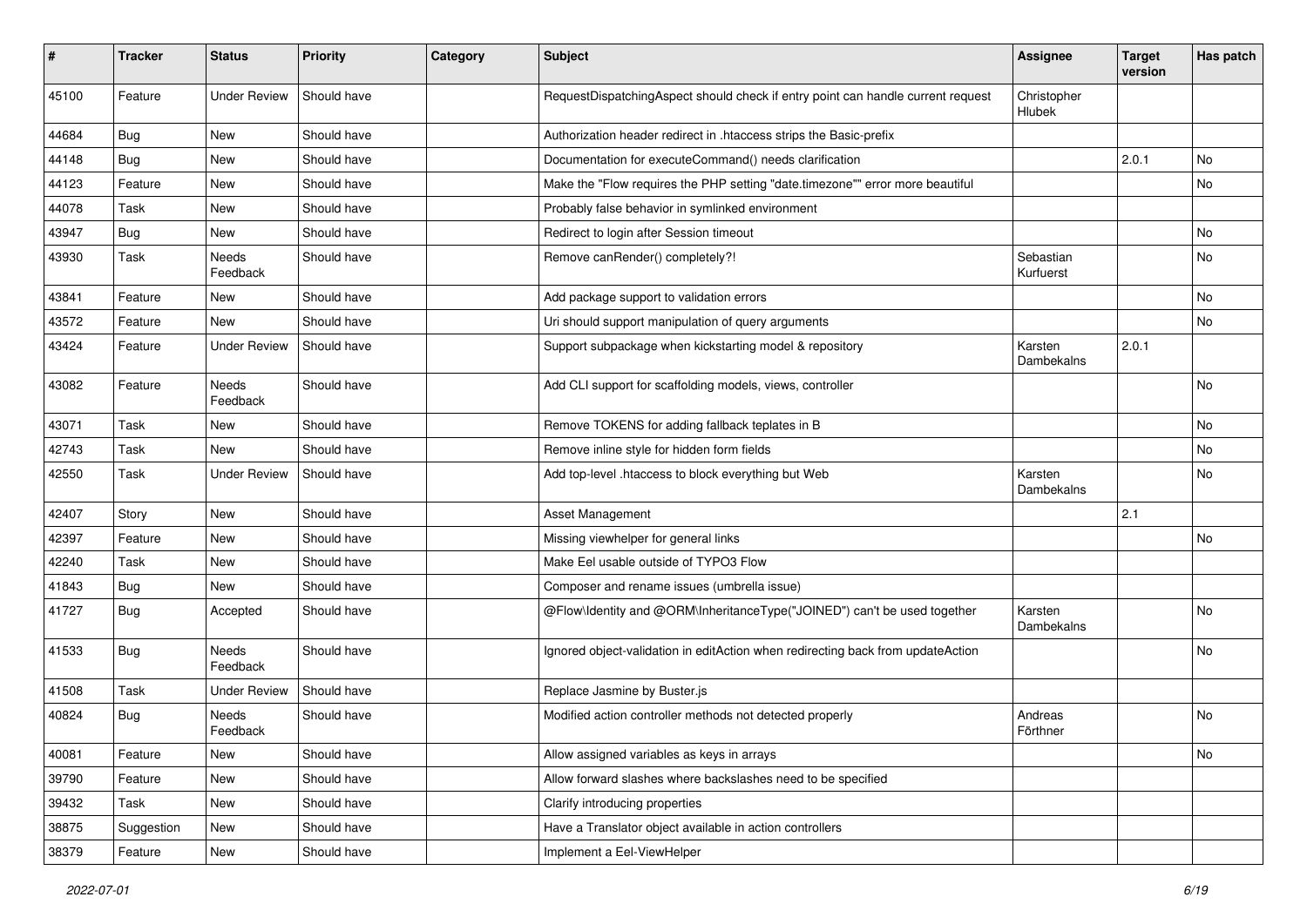| #     | <b>Tracker</b> | <b>Status</b>     | <b>Priority</b> | Category | Subject                                                                                                     | <b>Assignee</b>        | <b>Target</b><br>version | Has patch |
|-------|----------------|-------------------|-----------------|----------|-------------------------------------------------------------------------------------------------------------|------------------------|--------------------------|-----------|
| 38216 | Bug            | Needs<br>Feedback | Should have     |          | Static method calls in reflected classes refer to _Original class                                           |                        |                          | No        |
| 38130 | Feature        | New               | Should have     |          | Checkboxes and multiple select fields should have an assignable default value                               |                        |                          | No        |
| 37095 | Feature        | New               | Should have     |          | It should be possible to set a different template on a Fluid TemplateView inside an<br>action               | Christopher<br>Hlubek  |                          | No        |
| 36634 | Bug            | New               | Should have     |          | Reconstituted entities do not have their properties set when initializeObject() is<br>called                |                        |                          | No.       |
| 36633 | Bug            | New               | Should have     |          | Reconstituted entities should not have the FLOW3_Persistence_clone property set                             |                        |                          | No        |
| 36510 | Feature        | New               | Should have     |          | <b>Firewall Redirect?</b>                                                                                   |                        |                          | No        |
| 36509 | Feature        | New               | Should have     |          | redirectToUri to an uri with acl forces a 403 because of missing csrf token.                                |                        |                          | No        |
| 35970 | Task           | New               | Should have     |          | Improve performance of Utility/Arrays::integerExplode by using array_map                                    |                        |                          | No        |
| 35420 | Suggestion     | New               | Should have     |          | Review use of try / catch in the Security Framework                                                         | Andreas<br>Förthner    |                          |           |
| 34404 | Bug            | New               | Should have     |          | JsonView transformObject does not respect_descendAll configuration                                          |                        |                          | No        |
| 33710 | Feature        | New               | Should have     |          | Configuration based on Domain                                                                               |                        |                          | No        |
| 33308 | Task           | New               | Should have     |          | General date and time handling rules                                                                        |                        |                          |           |
| 33293 | Bug            | New               | Should have     |          | Injection to private variable results in injection of the the wrong class                                   |                        |                          | No        |
| 33258 | Major Feature  | Accepted          | Should have     |          | Implement support for Assetic                                                                               |                        |                          | No        |
| 33215 | Feature        | New               | Should have     |          | RFC: Dynamic values in ObjectAccess paths                                                                   |                        |                          | No        |
| 32294 | Feature        | New               | Should have     |          | Lazy initialization of loggers                                                                              |                        |                          | No        |
| 30258 | Feature        | New               | Should have     |          | Support optional package dependencies                                                                       |                        |                          |           |
| 29794 | Feature        | New               | Should have     |          | Initialize collections in generated models                                                                  |                        |                          |           |
| 29476 | Feature        | New               | Should have     |          | Provider rendering time and query count for request                                                         |                        |                          |           |
| 29258 | Feature        | Needs<br>Feedback | Should have     |          | Provide a way to override classes by environment                                                            |                        |                          | No        |
| 28554 | <b>Bug</b>     | New               | Should have     |          | (v4) implement feature flag to disable caching                                                              |                        |                          | No        |
| 28553 | <b>Bug</b>     | New               | Should have     |          | improve XHProf test setup                                                                                   |                        |                          | No        |
| 28552 | <b>Bug</b>     | New               | Should have     |          | (v5) write ViewHelper test for compiled run; adjust functional test to do two passes<br>(uncached & cached) |                        |                          | No        |
| 28551 | <b>Bug</b>     | Accepted          | Should have     |          | (v4) backport VHTest                                                                                        | Sebastian<br>Kurfuerst |                          | No        |
| 28550 | <b>Bug</b>     | New               | Should have     |          | (v4) make widgets cacheable, i.e. not implement childnodeaccess interface                                   |                        |                          | No        |
| 28549 | <b>Bug</b>     | New               | Should have     |          | make widgets cacheable, i.e. not implement childnodeaccess interface                                        |                        |                          | No        |
| 28074 | Feature        | Needs<br>Feedback | Should have     |          | Provide a shell script that installs Phoenix or FLOW3 from git                                              | Markus Bucher          |                          | No        |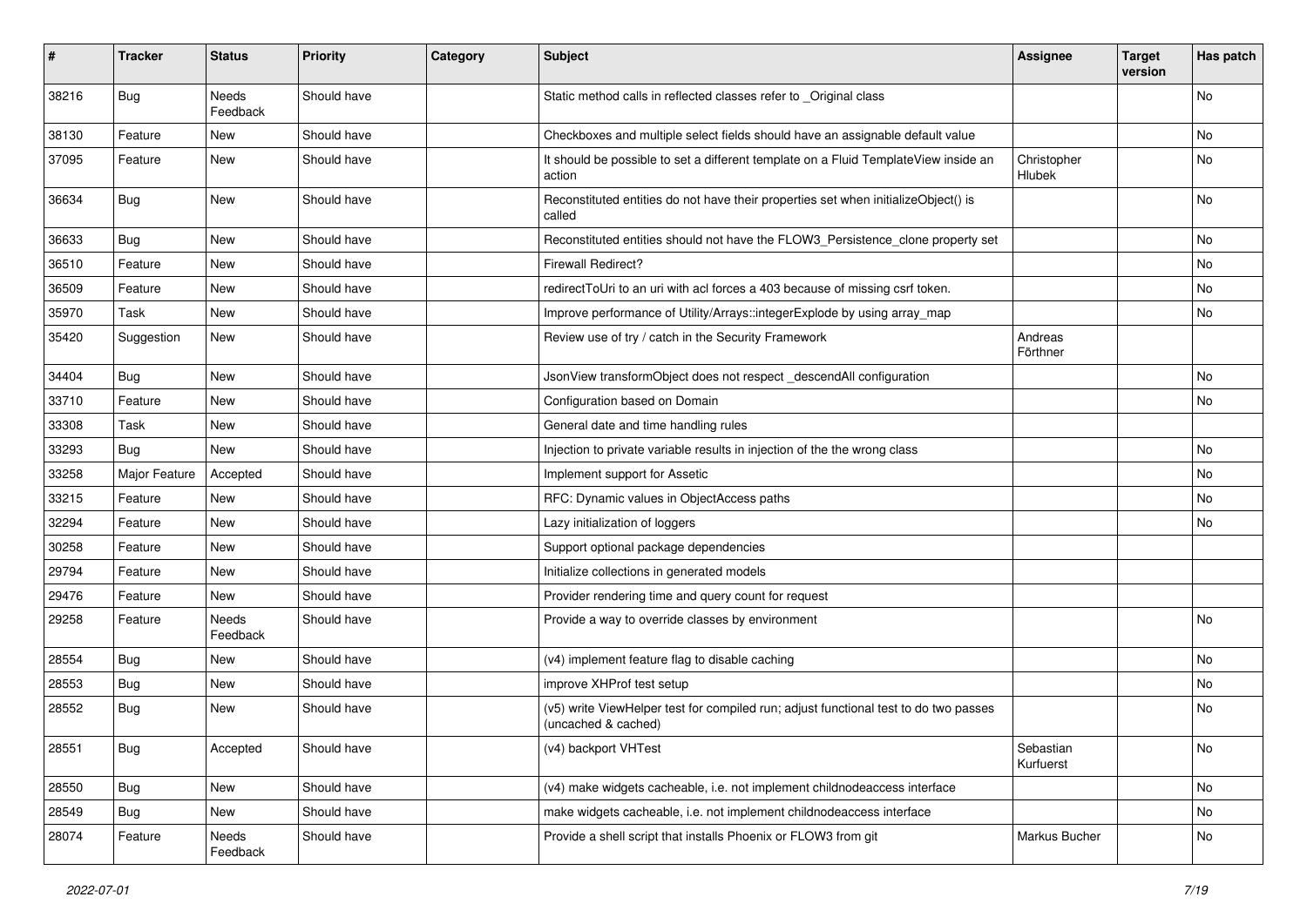| #     | <b>Tracker</b> | <b>Status</b>     | <b>Priority</b> | Category                         | Subject                                                                                  | <b>Assignee</b>              | <b>Target</b><br>version | Has patch |
|-------|----------------|-------------------|-----------------|----------------------------------|------------------------------------------------------------------------------------------|------------------------------|--------------------------|-----------|
| 27322 | Feature        | On Hold           | Should have     |                                  | Add support for Appserver-in-PHP, which could result in much faster executions.          | Christopher<br><b>Hlubek</b> |                          | No        |
| 26986 | Feature        | Accepted          | Should have     |                                  | Debug toolbar                                                                            | Christian Müller             |                          | No        |
| 13045 | Bug            | <b>New</b>        | Should have     |                                  | Entity decode of strings are different between if-conditions and output of variable      |                              |                          |           |
| 9514  | Feature        | New               | Should have     |                                  | Support explicit Array Arguments for ViewHelpers                                         |                              |                          |           |
| 3585  | Major Feature  | New               | Should have     |                                  | Implement support for value objects                                                      |                              |                          | No.       |
| 3291  | Feature        | Needs<br>Feedback | Should have     |                                  | Cacheable viewhelpers                                                                    |                              |                          | No        |
| 57972 | <b>Bug</b>     | New               | Should have     | Documentation -                  | Missing @ManyToOne in example for resource                                               |                              |                          | No        |
| 45623 | <b>Bug</b>     | New               | Should have     | Documentation -                  | SQL error when calling TYPO3.Blog Setup controller                                       |                              |                          | No.       |
| 44542 | Task           | New               | Should have     | Documentation -                  | Mention the risk of requestPatterns regarding foreign package's SecurityContext<br>usage | Adrian Föder                 |                          | No        |
| 42465 | Task           | New               | Should have     | Documentation -                  | Document i18n settings                                                                   |                              | 2.0.1                    | No        |
| 40802 | <b>Bug</b>     | Accepted          | Should have     | Documentation -                  | Documentation mistake (authentication)                                                   | Karsten<br>Dambekalns        | 1.1.1                    | <b>No</b> |
| 39414 | <b>Bug</b>     | New               | Should have     | Documentation -                  | <b>Security Documentation</b>                                                            |                              |                          | <b>No</b> |
| 38038 | Task           | Accepted          | Should have     | Documentation -                  | Proofread FLOW3 manual                                                                   | Ryan J. Peterson             |                          | No        |
| 38004 | Bug            | Accepted          | Should have     | Documentation -                  | Missing CheatSheet folder for Getting Started manual                                     | Karsten<br>Dambekalns        | 1.1.1                    | No        |
| 29202 | Task           | New               | Should have     | Documentation -                  | Provide a Cherokee Server Configuration for FLOW3                                        |                              |                          |           |
| 59049 | <b>Bug</b>     | New               | Should have     | Error Handler<br>Report -        | TYPO3\Flow\Error\Exception thrown in file ErrorHandler.php                               |                              |                          | No        |
| 48873 | Bug            | New               | Should have     | <b>Error Handler</b><br>Report - | Error when calling resourceManager->deleteResource on unpublished Resource               |                              |                          | No        |
| 39609 | Feature        | Accepted          | Should have     | Migrations -                     | <b>Migration Version</b>                                                                 | Karsten<br>Dambekalns        |                          | No.       |
| 58153 | <b>Bug</b>     | New               | Should have     | <b>AOP</b>                       | Session - Scope, Property with interface annotation fails at wakeup                      |                              | 2.1                      | No        |
| 55957 | Task           | New               | Should have     | <b>AOP</b>                       | RFC: Optimize AOP proxies                                                                |                              |                          | No        |
| 27045 | <b>Bug</b>     | New               | Should have     | <b>AOP</b>                       | Introduced properties are not available in the reflection service during a compile run   |                              |                          |           |
| 6712  | Feature        | Accepted          | Should have     | <b>AOP</b>                       | Implement mixin support                                                                  | Robert Lemke                 |                          |           |
| 890   | Feature        | New               | Should have     | <b>AOP</b>                       | Add priority for advice chains                                                           | Robert Lemke                 |                          |           |
| 54446 | Bug            | New               | Should have     | Cache                            | Cache filebackend 'include_once'                                                         |                              |                          | No        |
| 53262 | Bug            | New               | Should have     | Cache                            | FileBakend have some race condition                                                      | Dominique Feyer              |                          | Yes       |
| 46823 | Task           | Accepted          | Should have     | Cache                            | Detect APC and APCu correctly                                                            |                              |                          | No        |
| 46816 | Feature        | New               | Should have     | Cache                            | Add xcache cache backend                                                                 |                              |                          | No        |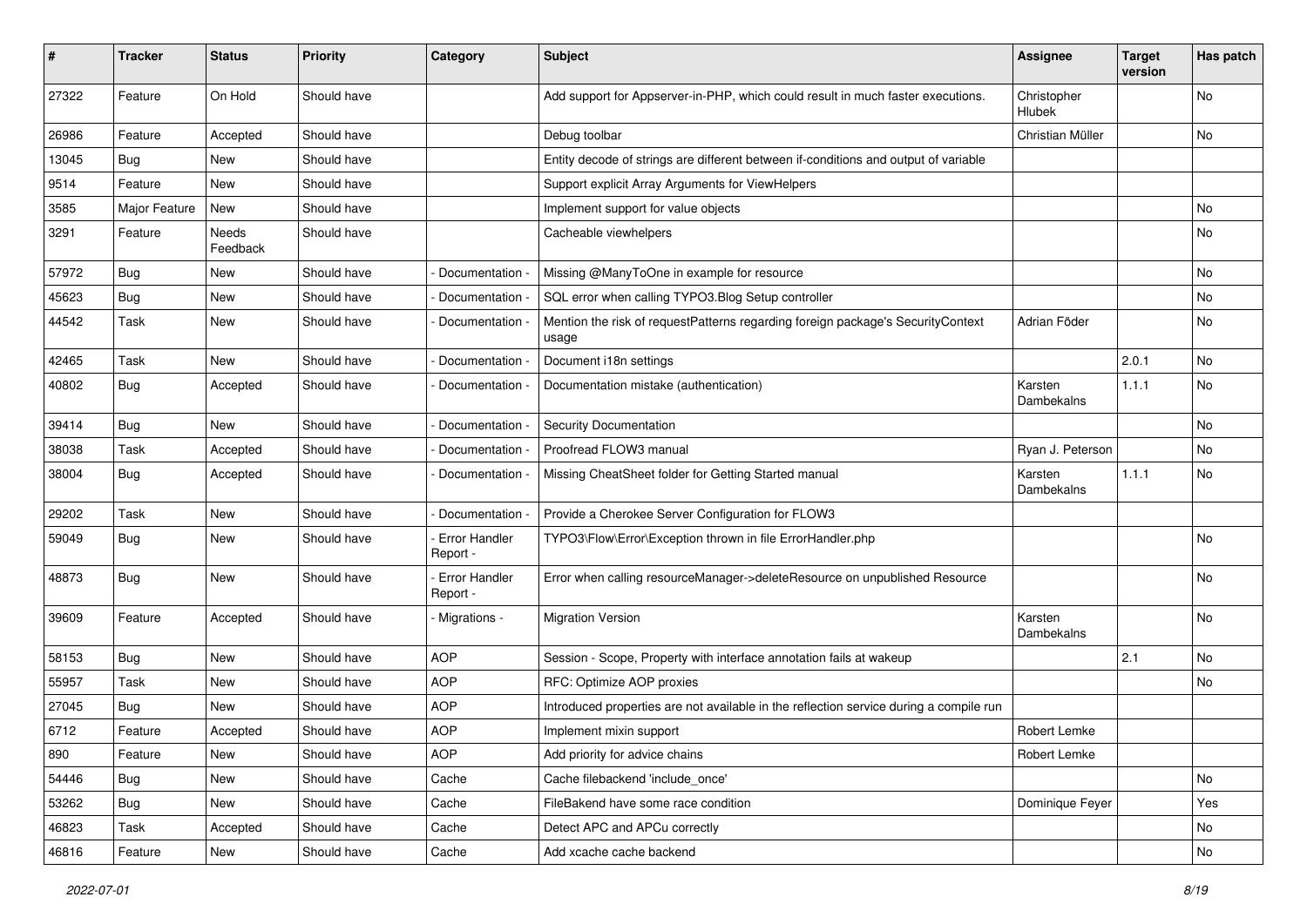| ∦     | <b>Tracker</b> | <b>Status</b>            | Priority    | Category      | Subject                                                                                                      | <b>Assignee</b>       | <b>Target</b><br>version | Has patch      |
|-------|----------------|--------------------------|-------------|---------------|--------------------------------------------------------------------------------------------------------------|-----------------------|--------------------------|----------------|
| 46318 | Feature        | New                      | Should have | Cache         | [caching framework] Extend cache interface to handle multiple entries                                        |                       |                          | <b>No</b>      |
| 46216 | Feature        | <b>New</b>               | Should have | Cache         | Add wincache cache backend                                                                                   |                       |                          | No             |
| 40410 | <b>Bug</b>     | Needs<br>Feedback        | Should have | Cache         | Exception when using Apc, Memcached of Redis cache backend for reflection status<br>and object configuration | Karsten<br>Dambekalns |                          | <b>No</b>      |
| 39699 | Bug            | Accepted                 | Should have | Cache         | SQL DDL for TYPO3\FLOW3\Cache\Backend\PdoBackend                                                             | Karsten<br>Dambekalns |                          | <b>No</b>      |
| 55199 | Feature        | <b>New</b>               | Should have | Cli           | Avoid Buffering of Shell output                                                                              |                       |                          | <b>No</b>      |
| 35709 | Task           | New                      | Should have | Cli           | Implement global Command aliases                                                                             |                       |                          | No             |
| 50382 | Task           | <b>New</b>               | Should have | Command       | Impossible to use arguments in CLI that are added by overriding<br>initializeCommandMethodArguments()        |                       |                          | <b>No</b>      |
| 33465 | <b>Bug</b>     | <b>New</b>               | Should have | Command       | Some vital commands to recover the system fail when recovery is needed                                       |                       |                          | <b>No</b>      |
| 33069 | Task           | <b>New</b>               | Should have | Command       | Make command output sparse, implement generic verbose switch                                                 |                       |                          | <b>No</b>      |
| 60095 | Feature        | <b>Under Review</b>      | Should have | Configuration | LockManager's LockHoldingStackPage should be configurable                                                    |                       |                          | <b>No</b>      |
| 48596 | Bug            | <b>Under Review</b>      | Should have | Configuration | Ignored Tags configuration should be easier to configure from packages                                       | Alexander Berl        |                          | <b>No</b>      |
| 37373 | Feature        | <b>Under Review</b>      | Should have | Configuration | Make annotation overrides / "injection" via Objects.yaml possible                                            | <b>Marc Neuhaus</b>   |                          | No             |
| 8464  | Feature        | <b>New</b>               | Should have | Configuration | Write settings using the ConfigurationManager                                                                |                       |                          | <b>No</b>      |
| 52909 | Bug            | New                      | Should have | Core          | Class Loader fallback to non-proxy hides fatal errors                                                        |                       |                          | <b>No</b>      |
| 51312 | <b>Bug</b>     | New                      | Should have | Core          | Default php error handler generates warning (when loading<br>TYPO3\Flow\Error\Exception class)               |                       | 2.0                      | <b>No</b>      |
| 50080 | Bug            | <b>Needs</b><br>Feedback | Should have | Core          | Broken concept for CLI/Web separation                                                                        | Karsten<br>Dambekalns |                          | N <sub>o</sub> |
| 47487 | Bug            | New                      | Should have | Core          | Functional test classes in package without classes are not compiled                                          |                       | 2.0.1                    | <b>No</b>      |
| 46425 | Task           | <b>Under Review</b>      | Should have | Core          | DI proxy classes use raw reflection instead of RelfectionService                                             | Christian Müller      | 2.0.1                    | <b>No</b>      |
| 46257 | Feature        | <b>Under Review</b>      | Should have | Core          | Add escape sequence support for Fluid                                                                        |                       |                          | <b>No</b>      |
| 43541 | Bug            | New                      | Should have | Core          | Incomplete classes path detection for PSR-0                                                                  |                       | 2.0.1                    | <b>No</b>      |
| 39990 | <b>Bug</b>     | New                      | Should have | Core          | Same form twice in one template: hidden fields for empty values are only rendered<br>once                    |                       |                          | <b>No</b>      |
| 39096 | Bug            | <b>New</b>               | Should have | Core          | Unnecessary compile invoked in non production context?                                                       |                       | 2.0.1                    | <b>No</b>      |
| 39088 | Feature        | New                      | Should have | Core          | Add a sgnalslot before compilation                                                                           |                       |                          | No             |
| 33394 | Feature        | Needs<br>Feedback        | Should have | Core          | Logical expression parser for BooleanNode                                                                    | <b>Tobias Liebig</b>  |                          | No             |
| 32574 | <b>Bug</b>     | Accepted                 | Should have | Core          | FLOW3 enters fork bombs when using cgi-fcgi vs cli                                                           | Karsten<br>Dambekalns |                          | No             |
| 32035 | Task           | New                      | Should have | Core          | Improve fluid error messages                                                                                 |                       |                          | Yes            |
| 30418 | Feature        | New                      | Should have | Core          | Package bootstrapping following dependencies                                                                 |                       |                          |                |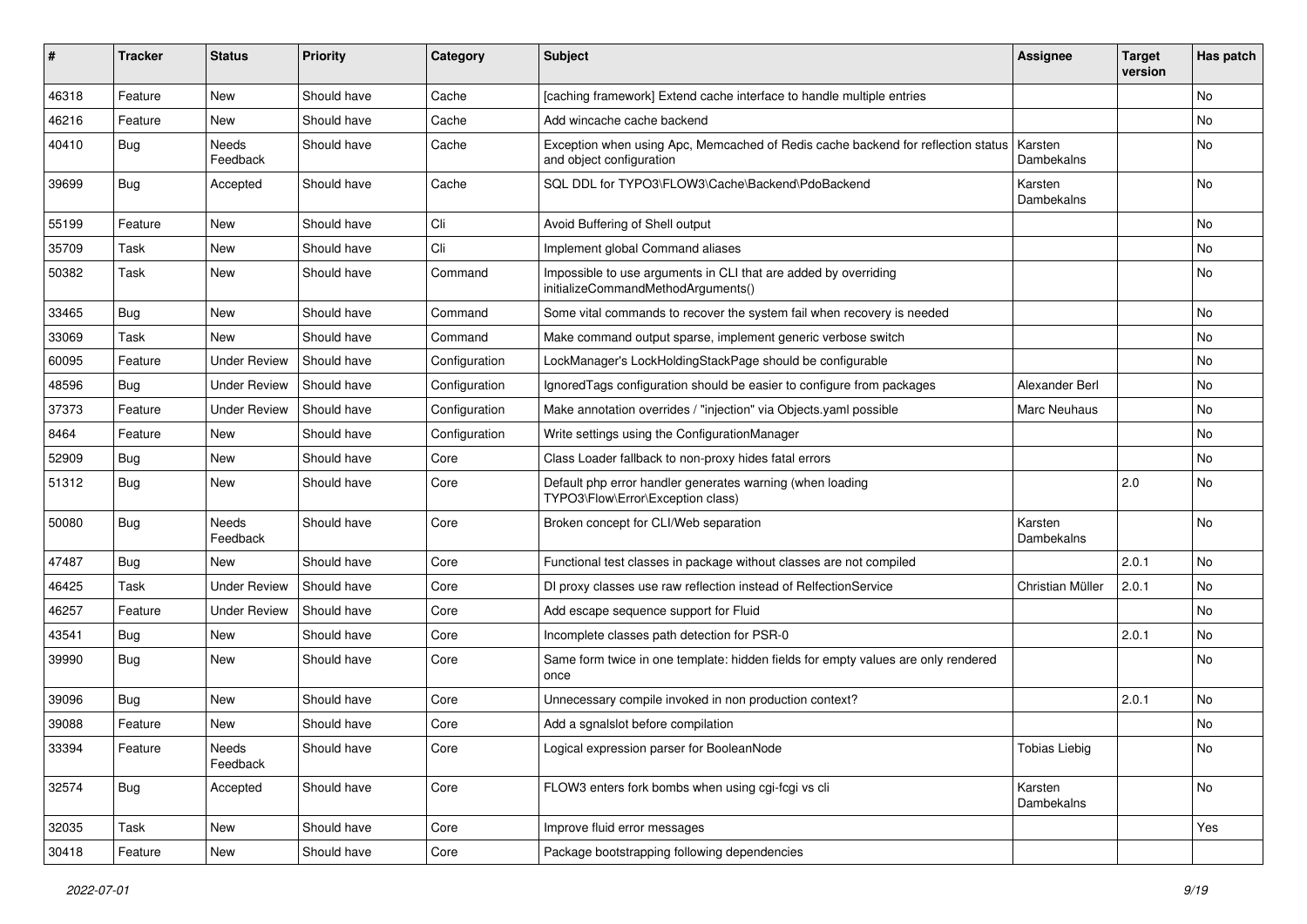| ∦     | <b>Tracker</b> | <b>Status</b>       | <b>Priority</b> | Category         | Subject                                                                                                              | <b>Assignee</b>        | <b>Target</b><br>version | Has patch |
|-------|----------------|---------------------|-----------------|------------------|----------------------------------------------------------------------------------------------------------------------|------------------------|--------------------------|-----------|
| 12863 | <b>Bug</b>     | New                 | Should have     | Core             | Attributes of a viewhelper can't contain a '-'                                                                       | Sebastian<br>Kurfuerst |                          | No        |
| 4704  | Feature        | New                 | Should have     | Core             | Improve parsing exception messages                                                                                   |                        |                          |           |
| 3481  | <b>Bug</b>     | New                 | Should have     | Core             | Use ViewHelperVariableContainer in PostParseFacet                                                                    |                        |                          | No        |
| 36955 | Feature        | New                 | Should have     | Error            | Add type filter to var dump()                                                                                        |                        |                          | No        |
| 58184 | Major Feature  | New                 | Should have     | Http             | HTTP request argument building for different use cases                                                               |                        |                          | No.       |
| 56916 | Feature        | New                 | Should have     | Http             | Support PATCH request method as of RFC5789                                                                           |                        |                          | No        |
| 51763 | <b>Bug</b>     | New                 | Should have     | Http             | HttpRequest always returns content of the current request                                                            |                        |                          | No        |
| 44712 | Task           | Accepted            | Should have     | Http             | Decouple Argument-Building in the HTTP-Request-Constructor                                                           |                        |                          | No        |
| 62292 | Major Feature  | New                 | Should have     | 118n             | Support for entity translation                                                                                       |                        | 2.x                      | No        |
| 49806 | Task           | Accepted            | Should have     | 118n             | Date formatting should care about the time zone                                                                      | Adrian Föder           |                          | No        |
| 46066 | Bug            | New                 | Should have     | 118n             | Currency formatter uses wrong format for ISO 4217 currency codes                                                     |                        |                          | No        |
| 44361 | <b>Bug</b>     | New                 | Should have     | 118n             | TYPO3\Flow\I18n\Formatter\DatetimeFormatter - caching DATETIME type                                                  |                        | 2.0.1                    | No        |
| 36840 | Task           | Accepted            | Should have     | 118n             | Improve exception for wrong locales                                                                                  | Karsten<br>Dambekalns  |                          | No.       |
| 35030 | Feature        | <b>Under Review</b> | Should have     | 118 <sub>n</sub> | Dynamic locale detection                                                                                             | Karsten<br>Dambekalns  |                          | No.       |
| 33018 | Feature        | New                 | Should have     | 118n             | Translator should support override of labels from other packages                                                     |                        |                          | No        |
| 32607 | Feature        | Needs<br>Feedback   | Should have     | 118n             | Export localized strings for JS consumption                                                                          | Karsten<br>Dambekalns  |                          | No        |
| 26943 | Feature        | Needs<br>Feedback   | Should have     | 118n             | Add i18n support to domain models                                                                                    | Karsten<br>Dambekalns  |                          | No        |
| 9313  | Feature        | New                 | Should have     | 118n             | Support for currencies                                                                                               |                        |                          | No        |
| 54744 | <b>Bug</b>     | New                 | Should have     | Log              | System.log contains many NOTICE Flow The argument "workspace" declared in<br>pointcut does not exist in method TYPO3 |                        |                          | No        |
| 9861  | Feature        | Needs<br>Feedback   | Should have     | Log              | Leave logging up and running as long as possible                                                                     |                        |                          | No        |
| 3312  | Feature        | Needs<br>Feedback   | Should have     | Log              | Allow for easy logging by annotations                                                                                | Robert Lemke           |                          |           |
| 48862 | Feature        | New                 | Should have     | Monitor          | Possibility to exclude package from file monitoring                                                                  |                        |                          | No        |
| 54037 | Feature        | <b>Under Review</b> | Should have     | <b>MVC</b>       | JsonView accepts encoding options                                                                                    |                        |                          | No        |
| 51459 | Feature        | New                 | Should have     | <b>MVC</b>       | Allow catching of particular exceptions on property mapping                                                          |                        |                          | No        |
| 48532 | Bug            | <b>Under Review</b> | Should have     | <b>MVC</b>       | JsonView Configuration behaves differently for arrays and objects                                                    | Alexander Berl         |                          | No        |
| 44186 | Bug            | New                 | Should have     | <b>MVC</b>       | Request does not accept custom Content-Type                                                                          |                        | 2.0.1                    | No        |
| 44185 | <b>Bug</b>     | New                 | Should have     | <b>MVC</b>       | XML body always need a root node                                                                                     |                        | 2.0.1                    | No        |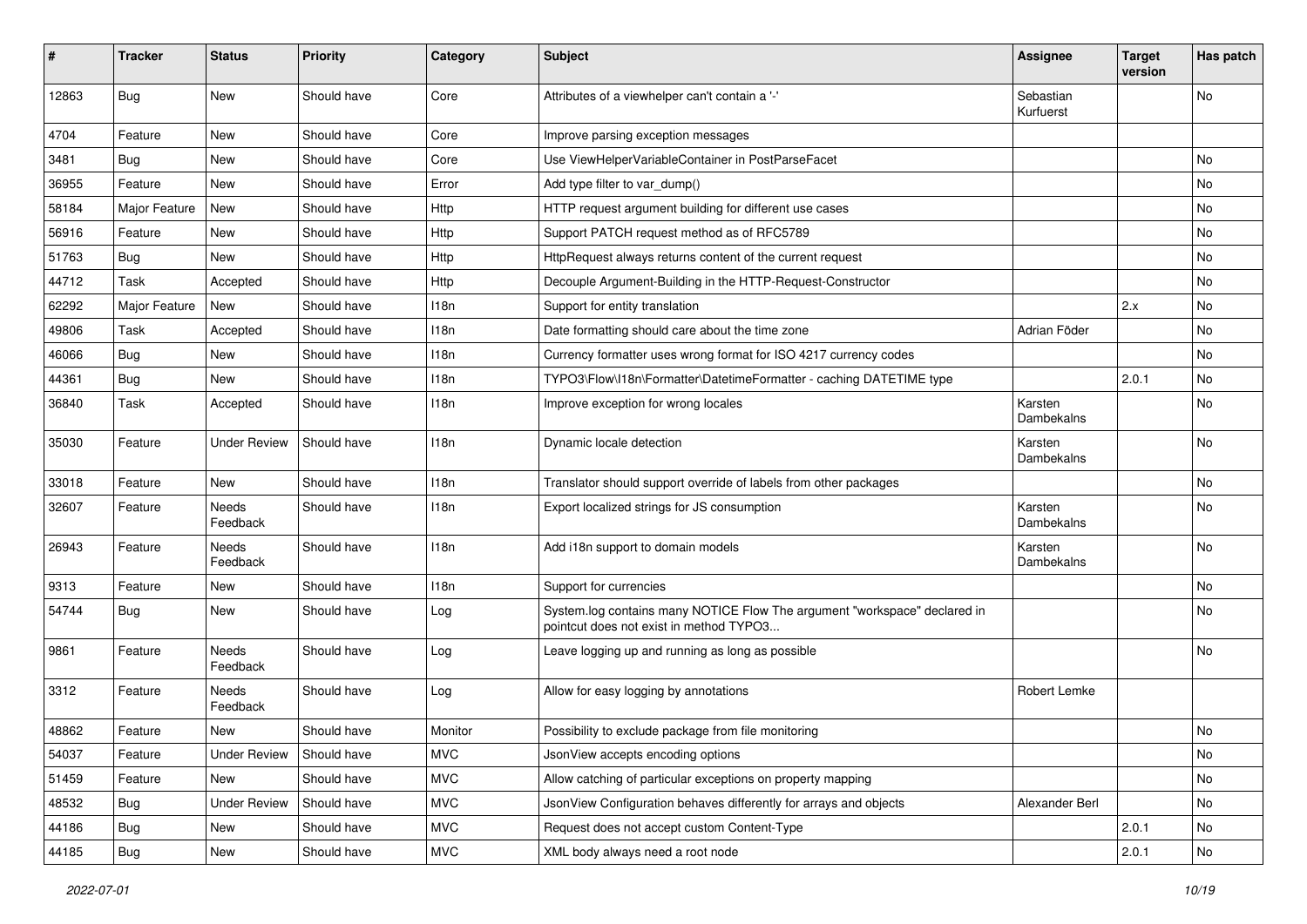| ∦     | <b>Tracker</b> | <b>Status</b>       | <b>Priority</b> | Category      | Subject                                                                                                     | <b>Assignee</b>             | <b>Target</b><br>version | Has patch |
|-------|----------------|---------------------|-----------------|---------------|-------------------------------------------------------------------------------------------------------------|-----------------------------|--------------------------|-----------|
| 44184 | Bug            | New                 | Should have     | <b>MVC</b>    | Request arguments are not merged correctly for single object actions                                        |                             | 2.0.1                    | No        |
| 39674 | <b>Bug</b>     | New                 | Should have     | <b>MVC</b>    | \TYPO3\FLOW3\var dump behaves weird in controller actions doing return                                      |                             |                          | No        |
| 34674 | Feature        | Accepted            | Should have     | <b>MVC</b>    | NotFoundView is not injected in ActionController                                                            | Robert Lemke                |                          | No        |
| 30890 | Feature        | Accepted            | Should have     | <b>MVC</b>    | Developer Toolbar                                                                                           | Christian Müller            |                          | No        |
| 30428 | Feature        | New                 | Should have     | <b>MVC</b>    | Cloning of request arguments                                                                                |                             |                          |           |
| 30423 | Feature        | New                 | Should have     | MVC           | Rendering template of other action without forward                                                          |                             |                          | No.       |
| 28231 | Feature        | New                 | Should have     | <b>MVC</b>    | Allow output to STDERR for CLI Response                                                                     |                             |                          |           |
| 26745 | Feature        | New                 | Should have     | <b>MVC</b>    | MVC should know about entities lying in the session                                                         |                             |                          | No        |
| 25907 | Task           | New                 | Should have     | <b>MVC</b>    | Referrer should only contain the URI of the previous request                                                |                             |                          |           |
| 3728  | Feature        | New                 | Should have     | <b>MVC</b>    | Support arrays of objects as controller arguments                                                           |                             |                          |           |
| 3306  | Feature        | Accepted            | Should have     | <b>MVC</b>    | Flush routes cache automatically on class file modifications                                                | Robert Lemke                |                          |           |
| 3153  | Feature        | New                 | Should have     | <b>MVC</b>    | Support of action based filter rules defined by annotation.                                                 |                             |                          |           |
| 2817  | Feature        | Needs<br>Feedback   | Should have     | <b>MVC</b>    | Provide safeguard for preventing multiple submits of a form                                                 |                             |                          | No        |
| 58773 | Bug            | Accepted            | Should have     | MVC - Routing | Improve NoMatchingRouteException                                                                            | <b>Bastian</b><br>Waidelich |                          | No        |
| 53350 | <b>Bug</b>     | Accepted            | Should have     | MVC - Routing | Trying to create a Link in an Template in CLI Context should provide a helpful<br>exception                 | <b>Bastian</b><br>Waidelich |                          | No        |
| 50395 | <b>Bug</b>     | Accepted            | Should have     | MVC - Routing | Route cache caches routes for non dispatchable requests                                                     | Bastian<br>Waidelich        |                          | No        |
| 45917 | <b>Bug</b>     | New                 | Should have     | MVC - Routing | RoutePartHandler transliteration must be improved                                                           |                             |                          | No        |
| 45405 | <b>Bug</b>     | Accepted            | Should have     | MVC - Routing | Uncaught Exception in DynamicRoutePart                                                                      | <b>Bastian</b><br>Waidelich |                          | No        |
| 44891 | Feature        | New                 | Should have     | MVC - Routing | Routes should be able to enforce http/https protocol                                                        |                             |                          | No        |
| 37405 | Feature        | <b>Under Review</b> | Should have     | MVC - Routing | When changing a property wich is used in routing the Link-VH should direkt to the<br>new properties value   |                             |                          | No        |
| 29972 | Feature        | <b>Under Review</b> | Should have     | MVC - Routing | <b>Configurable Redirects</b>                                                                               | <b>Tim Kandel</b>           |                          | No.       |
| 53224 | <b>Bug</b>     | New                 | Should have     | Object        | Constructor in subclass breaks call chain leading to missing identifier / uuid                              |                             |                          | No        |
| 46974 | <b>Bug</b>     | Accepted            | Should have     | Object        | Original and Proxy class in one file makes it difficult to reach 100% code coverage<br>for functional tests | Christian Müller            |                          | No        |
| 40283 | <b>Bug</b>     | New                 | Should have     | Object        | New constructor in grandparent class not called                                                             |                             |                          | No        |
| 35783 | Feature        | New                 | Should have     | Object        | Lifecycle method after property mapping                                                                     |                             |                          | No        |
| 35083 | Bug            | New                 | Should have     | Object        | involving SecurityContext in Widget's __ wakeup situation leads to an exception                             |                             |                          | No        |
| 31262 | Feature        | New                 | Should have     | Object        | Named arguments in Objects.yaml for constructor arguments                                                   |                             |                          | No        |
| 31261 | Feature        | New                 | Should have     | Object        | Virtual objects - generate proxy classes for interfaces                                                     |                             |                          | No        |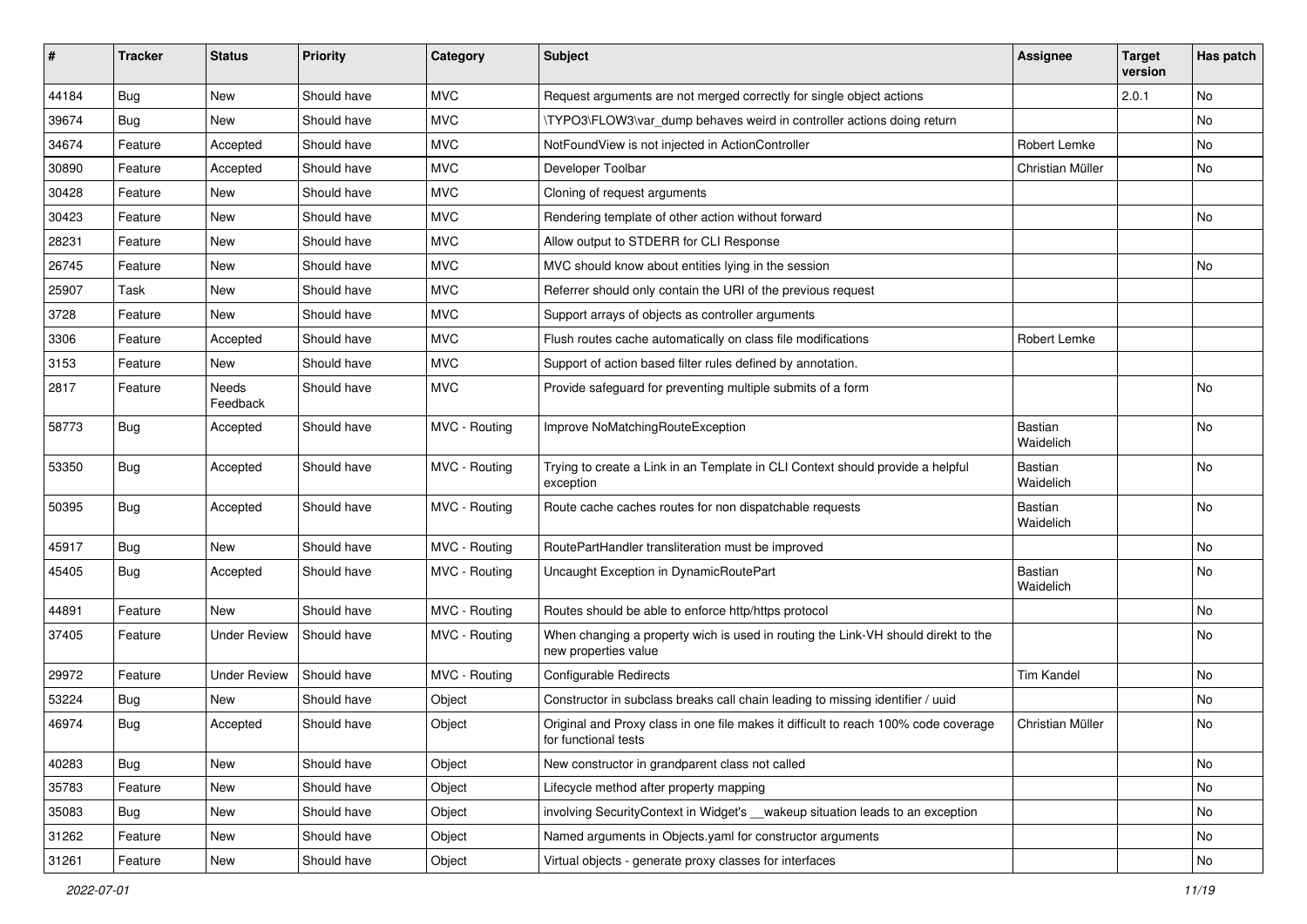| #     | <b>Tracker</b> | <b>Status</b>       | <b>Priority</b> | Category    | Subject                                                                                       | <b>Assignee</b>         | <b>Target</b><br>version | Has patch |
|-------|----------------|---------------------|-----------------|-------------|-----------------------------------------------------------------------------------------------|-------------------------|--------------------------|-----------|
| 27088 | Bug            | On Hold             | Should have     | Object      | initializeObject() is called too early when reconstructing entities                           |                         |                          | No        |
| 25988 | <b>Bug</b>     | New                 | Should have     | Object      | Useless proxies are built for some classes                                                    |                         |                          |           |
| 3588  | Feature        | Accepted            | Should have     | Object      | Support value objects in the Object Factory                                                   | Robert Lemke            |                          |           |
| 57437 | Bug            | <b>New</b>          | Should have     | Package     | Composer package replacement is not supported                                                 |                         |                          | No        |
| 54458 | <b>Bug</b>     | New                 | Should have     | Package     | Missing Version Number in packages                                                            |                         |                          | No        |
| 53620 | <b>Bug</b>     | New                 | Should have     | Package     | Move Classes/TYPO3/Flow/Composer to own Package                                               |                         |                          | No.       |
| 47858 | <b>Bug</b>     | Needs<br>Feedback   | Should have     | Package     | Remove .htaccess from Composer Installer Essentials                                           | Christopher<br>Hlubek   | 2.0.1                    | No        |
| 41900 | Feature        | Accepted            | Should have     | Package     | Check for duplicate PSR-0 autoload namespaces                                                 | Christian Jul<br>Jensen |                          | No        |
| 41832 | Task           | New                 | Should have     | Package     | Improve error handling for incompatible packages                                              | Christian Jul<br>Jensen |                          | No        |
| 41414 | Task           | Needs<br>Feedback   | Should have     | Package     | Check packageKey naming / file structure below Packages/Vendor                                |                         |                          | No        |
| 5774  | Feature        | New                 | Should have     | Package     | Package Manager should clear all cache entries tagged with %PACKAGE%                          |                         |                          |           |
| 1856  | Feature        | New                 | Should have     | Package     | The Package Manager checks dependencies between packages on each activation<br>/ deactivation | Christopher<br>Hlubek   |                          |           |
| 59672 | Feature        | <b>Under Review</b> | Should have     | Persistence | Add support for Doctrine 2.5 embeddables                                                      | Alexander Berl          |                          | No        |
| 59442 | <b>Bug</b>     | <b>Under Review</b> | Should have     | Persistence | Composite primary keys including foreign entity don't work                                    |                         |                          | No        |
| 59366 | Bug            | <b>Under Review</b> | Should have     | Persistence | fix* lifecycle callbacks should not be registered for unproxied entities                      |                         |                          | No        |
| 59322 | Bug            | New                 | Should have     | Persistence | Mssing field exception should show missing migrations as well                                 |                         |                          | No        |
| 56602 | Major Feature  | New                 | Should have     | Persistence | Handling Of Multi Identity Entities                                                           |                         |                          | No        |
| 56573 | <b>Bug</b>     | New                 | Should have     | Persistence | Converting by Flow\Identity                                                                   |                         |                          | No        |
| 52014 | <b>Bug</b>     | New                 | Should have     | Persistence | Migration makes fields NOT NULL even though not true                                          |                         |                          | No        |
| 51188 | <b>Bug</b>     | New                 | Should have     | Persistence | Doctrine does not respect AOP-injected properties                                             |                         |                          | No        |
| 49050 | Feature        | New                 | Should have     | Persistence | Allow Subqueries in QueryInterface                                                            |                         |                          | No        |
| 47951 | Feature        | New                 | Should have     | Persistence | Warn if persistence stack is not empty at the end of a get-request                            |                         |                          | No        |
| 46010 | <b>Bug</b>     | New                 | Should have     | Persistence | Generating a DiscriminatorMap with base class in different namespace does not<br>work         |                         |                          | No        |
| 46009 | Task           | New                 | Should have     | Persistence | Improve error message for missing class in Flow annotation driver                             |                         |                          | No        |
| 44396 | Task           | Accepted            | Should have     | Persistence | Move Doctrine ORM integration onto own namespace                                              | Karsten<br>Dambekalns   |                          | No        |
| 44375 | Task           | Accepted            | Should have     | Persistence | Make all persistence reads go through repositories                                            | Karsten<br>Dambekalns   |                          | No        |
| 44244 | <b>Bug</b>     | New                 | Should have     | Persistence | defaultOrderings aren't applied on related objects                                            |                         |                          | No        |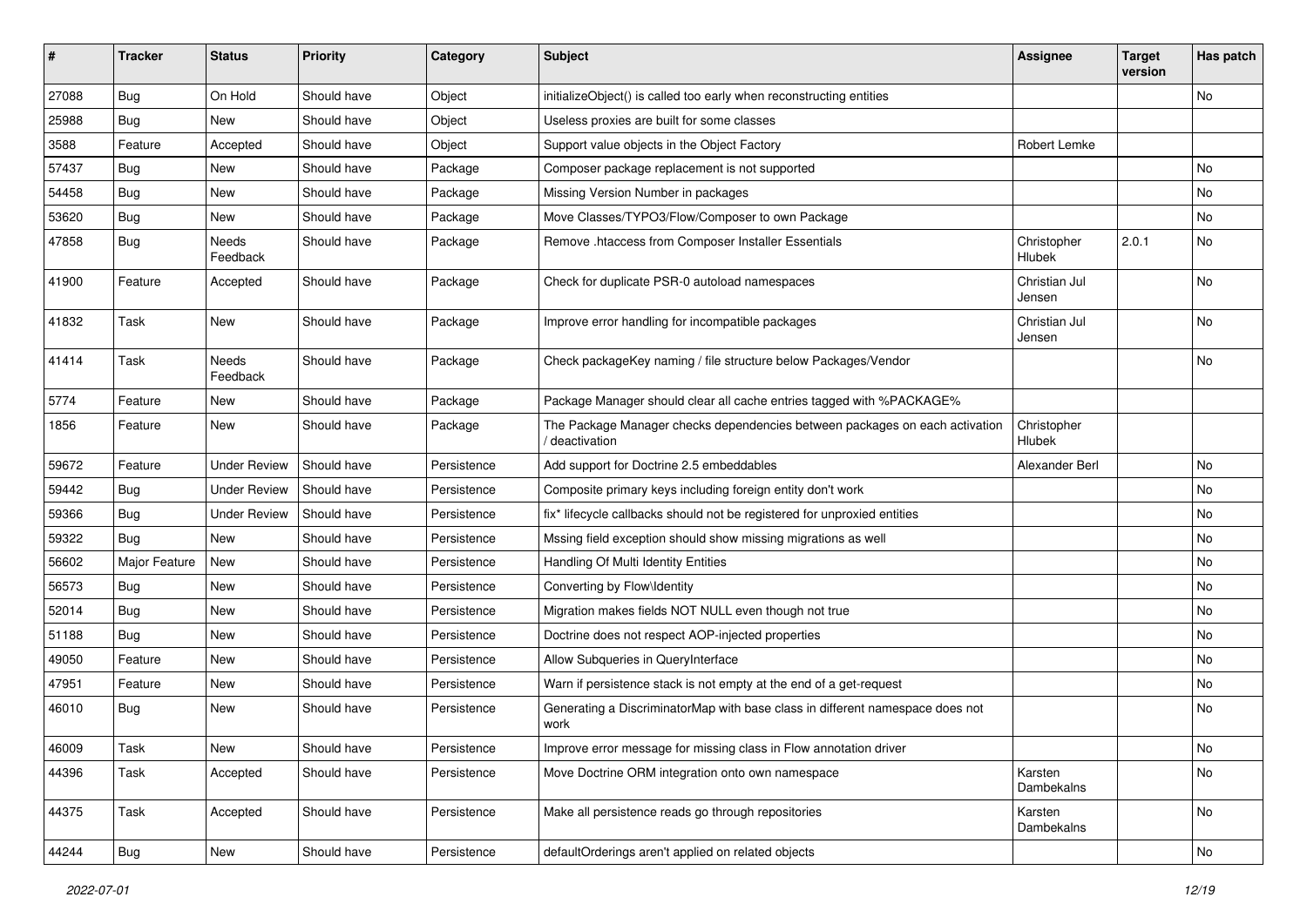| #     | <b>Tracker</b> | <b>Status</b>       | <b>Priority</b> | Category    | <b>Subject</b>                                                                                | <b>Assignee</b>        | <b>Target</b><br>version | Has patch |
|-------|----------------|---------------------|-----------------|-------------|-----------------------------------------------------------------------------------------------|------------------------|--------------------------|-----------|
| 43993 | Task           | New                 | Should have     | Persistence | Warn when no migrations are found at all during doctrine: migrate                             |                        |                          | No        |
| 43967 | <b>Bug</b>     | New                 | Should have     | Persistence | Error in evaluating orphanRemoval in Flow Annotation driver                                   |                        |                          | No        |
| 43192 | <b>Bug</b>     | Accepted            | Should have     | Persistence | findByIdentifier() for non-persisted objects not working for custom identifier<br>properties  | Karsten<br>Dambekalns  |                          | No        |
| 43190 | Bug            | Accepted            | Should have     | Persistence | Misleading exception message for incompatible database structure                              | Karsten<br>Dambekalns  | 2.0.1                    | No        |
| 41807 | Task           | <b>Under Review</b> | Should have     | Persistence | Initialize the eventmanager in the EntityManagerInterface                                     |                        |                          | No        |
| 41420 | Feature        | New                 | Should have     | Persistence | Support entity versioning                                                                     |                        |                          | No        |
| 37372 | Feature        | Accepted            | Should have     | Persistence | Inheritance in ORM should be configured automatically                                         | Karsten<br>Dambekalns  |                          | No        |
| 37354 | Bug            | Accepted            | Should have     | Persistence | Do not apply generateValueHash() and generateUuid() if custom identifier is used              | Karsten<br>Dambekalns  |                          | No        |
| 36804 | Bug            | <b>New</b>          | Should have     | Persistence | Orphaned entities within aggregates are not removed                                           |                        |                          | No        |
| 36715 | Feature        | Accepted            | Should have     | Persistence | Make simultaneous use of multiple persistence backends possible                               | Karsten<br>Dambekalns  |                          | No        |
| 36495 | Bug            | New                 | Should have     | Persistence | HTTP Response is sent before persistence preventing Exceptions to be displayed<br>on redirect |                        |                          | No        |
| 30933 | Feature        | Needs<br>Feedback   | Should have     | Persistence | Check for unique constraints on add()                                                         | Karsten<br>Dambekalns  |                          | No        |
| 29425 | Bug            | <b>New</b>          | Should have     | Persistence | Deletion of a blog post with resources fails with FK constraint error                         |                        |                          |           |
| 28136 | Feature        | New                 | Should have     | Persistence | HTTP Semantics for Transactions and more                                                      |                        |                          | No        |
| 28016 | <b>Bug</b>     | Needs<br>Feedback   | Should have     | Persistence | Cascade remove of cleared ArrayCollection                                                     | Karsten<br>Dambekalns  |                          | No        |
| 13559 | Bug            | Accepted            | Should have     | Persistence | ObjectSerializer failes with persistent objects within arrays                                 | Karsten<br>Dambekalns  |                          | No        |
| 9537  | Feature        | <b>New</b>          | Should have     | Persistence | Query criterions should be able to compare whole objects                                      |                        |                          |           |
| 59023 | <b>Bug</b>     | New                 | Should have     | Property    | BooleanConverter should not convert empty values to boolean                                   |                        |                          | No        |
| 56107 | <b>Bug</b>     | New                 | Should have     | Property    | Property mapping configuration only supports one wildcard at a time                           |                        |                          | No        |
| 49566 | Bug            | New                 | Should have     | Property    | NULL source values are not handled correctly                                                  | Adrian Föder           |                          | No        |
| 47273 | Feature        | New                 | Should have     | Property    | Support mapping properties with differing types for setter and property                       |                        |                          | No        |
| 37292 | <b>Bug</b>     | <b>Under Review</b> | Should have     | Property    | PropertyMappingConfiguration::mapUnknownProperties is not passed down to<br>Subconfiguration  | Sebastian<br>Kurfuerst |                          | Yes       |
| 37279 | Feature        | New                 | Should have     | Property    | Request PropertyMapping                                                                       |                        |                          | No        |
| 34134 | Bug            | Needs<br>Feedback   | Should have     | Property    | PropertyMapper throws unnecessary exception                                                   | Christian Müller       |                          | Yes       |
| 32106 | Feature        | Accepted            | Should have     | Property    | Support for Object source in PropertyMapper                                                   |                        |                          | Yes       |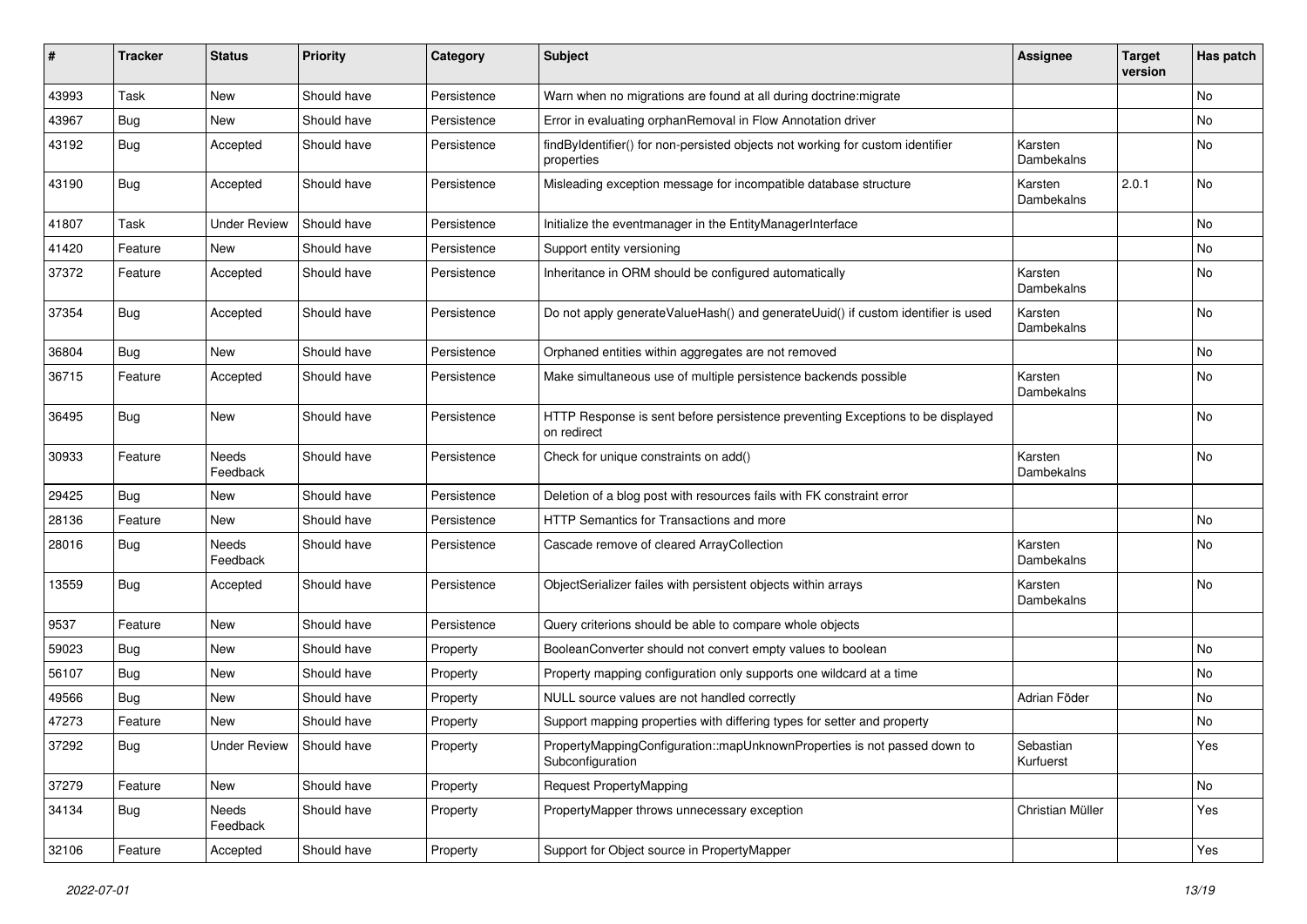| ∦     | <b>Tracker</b> | <b>Status</b>       | Priority    | Category   | Subject                                                                                             | <b>Assignee</b>       | <b>Target</b><br>version | Has patch |
|-------|----------------|---------------------|-------------|------------|-----------------------------------------------------------------------------------------------------|-----------------------|--------------------------|-----------|
| 61043 | Task           | New                 | Should have | Reflection | Rename ClassSchema to ModelSchema                                                                   |                       |                          | <b>No</b> |
| 53533 | Bug            | New                 | Should have | Reflection | Class reflection assumes reverse PSR-0, can lead to fail in autoloader                              |                       |                          | No        |
| 51847 | <b>Bug</b>     | New                 | Should have | Reflection | Overiding controller actions with other required parameter sets results in fatal error.             |                       | 2.x                      | <b>No</b> |
| 47325 | Bug            | <b>Under Review</b> | Should have | Reflection | ReflectionData and classSchema caches need not be freezable                                         |                       | 2.0.1                    | <b>No</b> |
| 31002 | <b>Bug</b>     | New                 | Should have | Reflection | Generated __sleep method handles static properties as members.                                      |                       |                          |           |
| 26767 | Feature        | <b>New</b>          | Should have | Reflection | Reflection method to get a method return type and documentation                                     |                       |                          |           |
| 26765 | Feature        | Accepted            | Should have | Reflection | Support class schema features for every reflected class                                             | Karsten<br>Dambekalns |                          | <b>No</b> |
| 57815 | Bug            | New                 | Should have | Resource   | Invalid resources are saved in the persistent resources folder                                      |                       |                          | No        |
| 51676 | Feature        | Under Review        | Should have | Resource   | Support of symlinks for Resources                                                                   |                       |                          | <b>No</b> |
| 47950 | Bug            | New                 | Should have | Resource   | import of remote resources                                                                          |                       | 2.0.1                    | No        |
| 47075 | Feature        | <b>New</b>          | Should have | Resource   | Make Exception more meaningful                                                                      |                       |                          | <b>No</b> |
| 45103 | Feature        | New                 | Should have | Resource   | Make static resource URI generation available outside of Fluid                                      |                       |                          | No        |
| 42888 | <b>Bug</b>     | Needs<br>Feedback   | Should have | Resource   | ResourceManager chokes on non existing files                                                        |                       |                          | <b>No</b> |
| 39253 | Feature        | Accepted            | Should have | Resource   | Remove mirroring mode option and code                                                               | Karsten<br>Dambekalns |                          | <b>No</b> |
| 36800 | Task           | Accepted            | Should have | Resource   | Streamline Resource object API                                                                      | Robert Lemke          |                          | No        |
| 33937 | Feature        | Accepted            | Should have | Resource   | Convenience method to resolve public "resource://" paths                                            | Karsten<br>Dambekalns |                          | <b>No</b> |
| 33587 | Feature        | New                 | Should have | Resource   | Automatically remove unused Resources                                                               |                       |                          | No        |
| 27721 | <b>Bug</b>     | Needs<br>Feedback   | Should have | Resource   | Permissions of uploaded resources not correct                                                       | Karsten<br>Dambekalns |                          | <b>No</b> |
| 58927 | Bug            | New                 | Should have | Security   | Overlapping ressouce definitions in Policy.yaml resolved incorrectly                                |                       | 2.1                      | <b>No</b> |
| 58852 | <b>Bug</b>     | New                 | Should have | Security   | TYPO3\Flow\Security\Exception\AccessDeniedException should clarify which action<br>fails to execute |                       |                          | No        |
| 54589 | Bug            | New                 | Should have | Security   | Role parent is not removed from roles MM table                                                      |                       |                          | <b>No</b> |
| 54146 | Bug            | New                 | Should have | Security   | Different sorting of arguments in ACL Patterns doesnt work                                          | Christian Müller      |                          | <b>No</b> |
| 53177 | Feature        | New                 | Should have | Security   | entity resource policy value support for `this`                                                     |                       |                          | No        |
| 49780 | <b>Bug</b>     | New                 | Should have | Security   | Roles are not synchronized                                                                          |                       |                          | No        |
| 48167 | Feature        | Accepted            | Should have | Security   | Command line account and role browsing                                                              | Adrian Föder          |                          | No        |
| 47859 | Task           | Accepted            | Should have | Security   | Logging: Do not log all decisions in \TYPO3\Flow\Security\Aspect\LoggingAspect                      | Robert Lemke          |                          | No        |
| 47429 | Bug            | New                 | Should have | Security   | Global policy files no longer allowed                                                               |                       |                          | No        |
| 46063 | Feature        | New                 | Should have | Security   | Implement username password provider with "remember me" persistent cookie                           | Christopher<br>Hlubek |                          | No        |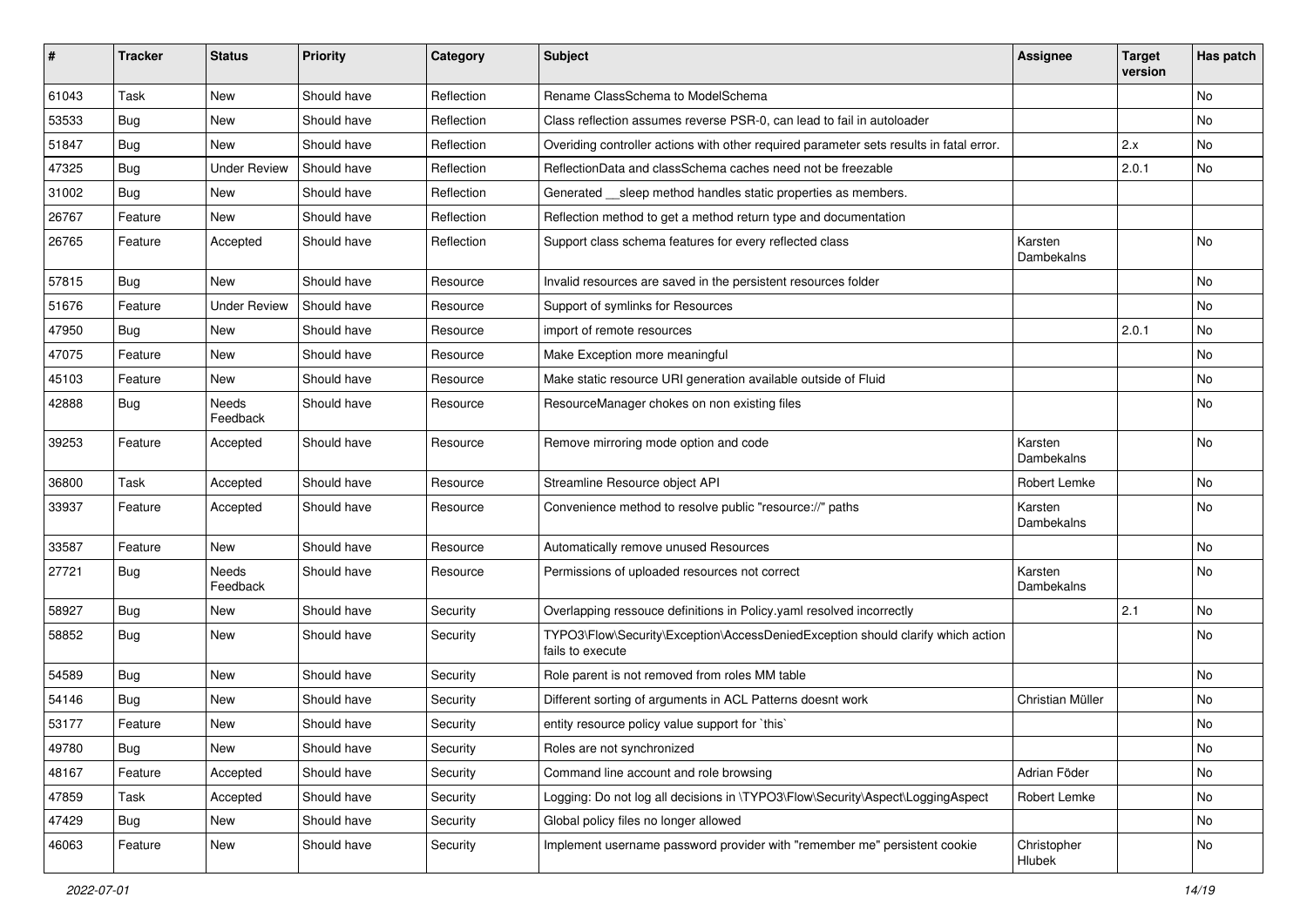| ∦     | <b>Tracker</b> | <b>Status</b>       | <b>Priority</b> | Category   | <b>Subject</b>                                                                                                               | <b>Assignee</b>         | <b>Target</b><br>version | Has patch |
|-------|----------------|---------------------|-----------------|------------|------------------------------------------------------------------------------------------------------------------------------|-------------------------|--------------------------|-----------|
| 44563 | Feature        | New                 | Should have     | Security   | Logged in users via HTTP Basic always get re-authenticated                                                                   |                         |                          | No        |
| 41029 | <b>Bug</b>     | Accepted            | Should have     | Security   | Method security is also evaluating abstract classes                                                                          | Karsten<br>Dambekalns   |                          | No        |
| 39910 | Feature        | Accepted            | Should have     | Security   | Ability to query user based on roles                                                                                         |                         |                          | No        |
| 37846 | Feature        | New                 | Should have     | Security   | Should be able to declare more than one controllerObjectName per requestPatterns                                             |                         |                          | No        |
| 36508 | <b>Bug</b>     | New                 | Should have     | Security   | AuthenticationProvider Request Patterns                                                                                      |                         |                          | No        |
| 34816 | Feature        | New                 | Should have     | Security   | Long text encryption                                                                                                         |                         |                          | No        |
| 33078 | <b>Bug</b>     | New                 | Should have     | Security   | No Redirect to Login                                                                                                         |                         |                          | No        |
| 30425 | Bug            | New                 | Should have     | Security   | New methods are not updated in Policies during Development                                                                   |                         |                          |           |
| 29387 | Feature        | Needs<br>Feedback   | Should have     | Security   | A token with wrong credentials should throw an exception                                                                     | Andreas<br>Förthner     |                          |           |
| 28319 | <b>Bug</b>     | Needs<br>Feedback   | Should have     | Security   | Access denied will be logged at the wrong location in nested calls                                                           |                         |                          | No        |
| 28052 | Feature        | On Hold             | Should have     | Security   | Possibility to enable or disable accounts                                                                                    | <b>Julian Kleinhans</b> |                          | No        |
| 9968  | Feature        | New                 | Should have     | Security   | Promote security publishing configuration automatically when persisting models                                               | Andreas<br>Förthner     |                          |           |
| 8463  | Feature        | New                 | Should have     | Security   | Check security policy for objects reconstituted in the session scope                                                         |                         |                          |           |
| 8462  | Feature        | New                 | Should have     | Security   | Check subobjects in query rewriting                                                                                          |                         |                          |           |
| 5442  | Feature        | New                 | Should have     | Security   | Destroy session / logout user on deleting an account                                                                         | Andreas<br>Förthner     |                          |           |
| 3621  | Feature        | <b>New</b>          | Should have     | Security   | Implement dynamic firewall filter registration                                                                               | Andreas<br>Förthner     |                          |           |
| 3619  | Feature        | New                 | Should have     | Security   | Implement System Policy Support/System Security                                                                              | Andreas<br>Förthner     |                          |           |
| 57374 | Bug            | New                 | Should have     | Session    | Persisted entities saved in session are not resolved                                                                         |                         | 2.x                      | <b>No</b> |
| 46210 | <b>Bug</b>     | Needs<br>Feedback   | Should have     | Session    | securityContext->getParty() in the initializeObject() method of a session-Scope<br>object throws exception on second request |                         |                          | No        |
| 44203 | <b>Bug</b>     | Needs<br>Feedback   | Should have     | Session    | Session implementation is still racy                                                                                         | Robert Lemke            | 2.0.1                    | No        |
| 62740 | <b>Bug</b>     | New                 | Should have     | Utility    | Add check on literal in TypeHandlingUtility::isCollectionType                                                                |                         |                          | No        |
| 32985 | Feature        | New                 | Should have     | Utility    | Implement Processing Rules when merging numerically-indexed arrays                                                           |                         |                          | No        |
| 57450 | Bug            | New                 | Should have     | Validation | International E-Mail addresses (umlauts, etc.) are not validated correctly                                                   |                         |                          | No        |
| 50901 | Feature        | New                 | Should have     | Validation | @IgnoreValidation also for class fields                                                                                      |                         |                          | No        |
| 47456 | Feature        | New                 | Should have     | Validation | ManyToOne and OneToOne Relations of Objects passed as Action Argument are<br>loaded automatically                            |                         |                          | No        |
| 47191 | Feature        | <b>Under Review</b> | Should have     | Validation | Make (property) Validators aware of parent class and the property they belong to                                             |                         |                          | No        |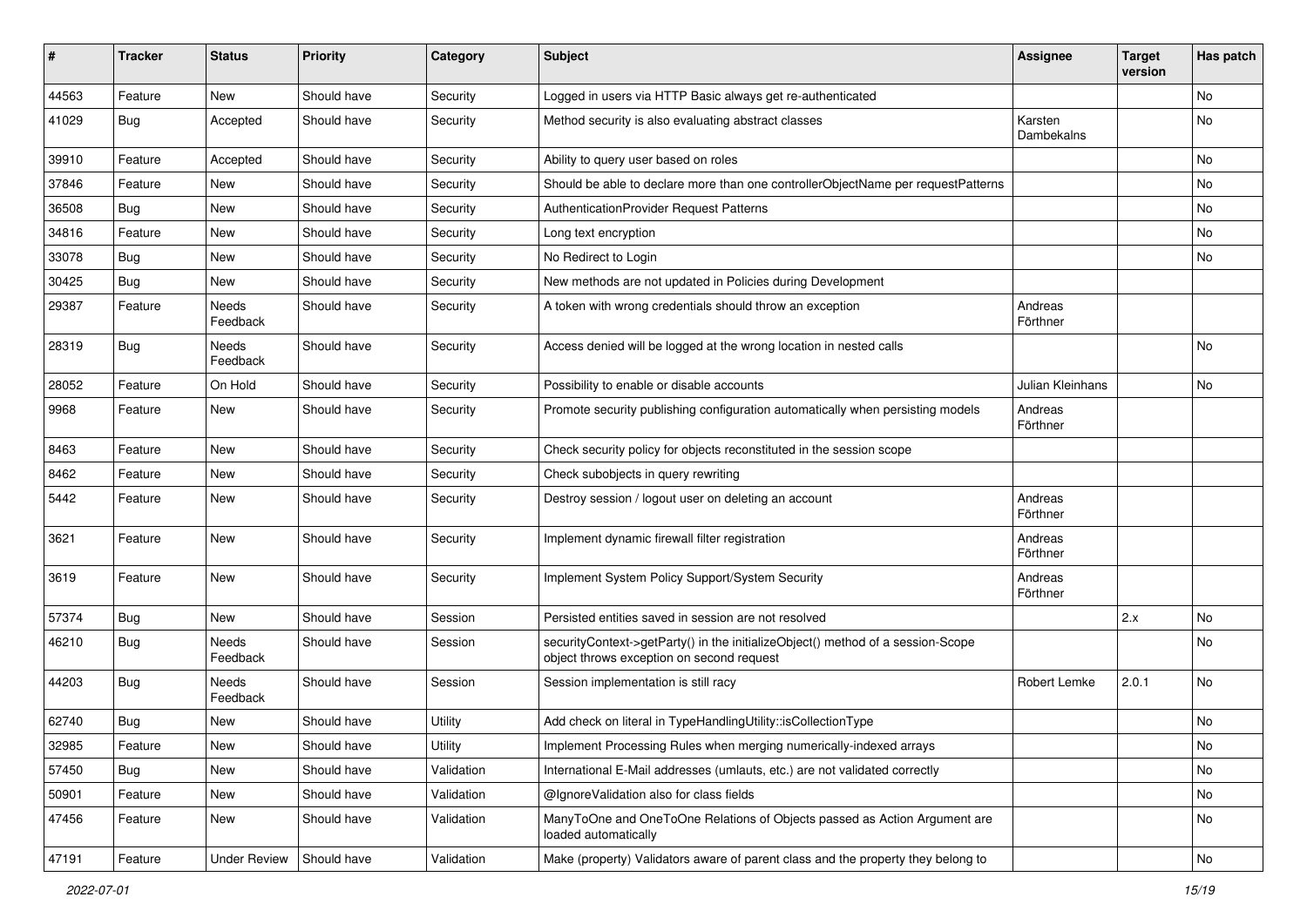| ∦     | <b>Tracker</b> | <b>Status</b>       | <b>Priority</b> | Category           | Subject                                                                                              | <b>Assignee</b>             | <b>Target</b><br>version | Has patch |
|-------|----------------|---------------------|-----------------|--------------------|------------------------------------------------------------------------------------------------------|-----------------------------|--------------------------|-----------|
| 46011 | Task           | New                 | Should have     | Validation         | Validate annotation with missing type should throw useful error                                      |                             |                          | No        |
| 45409 | Feature        | New                 | Should have     | Validation         | Support validation of abstract nested properties                                                     |                             |                          | No        |
| 37564 | <b>Bug</b>     | New                 | Should have     | Validation         | Validation of Parent Object containing properties of type ManyToOne and<br>ManyToMany to same Target |                             |                          | No        |
| 37316 | Bug            | New                 | Should have     | Validation         | Use findBestMatchingLocale instead of getDefaultLocale?                                              |                             |                          | No        |
| 37302 | <b>Bug</b>     | Needs<br>Feedback   | Should have     | Validation         | NumberValidator                                                                                      | Carsten Bleicker            |                          | No        |
| 35781 | Feature        | New                 | Should have     | Validation         | Model validation                                                                                     |                             |                          | No        |
| 28399 | Feature        | Needs<br>Feedback   | Should have     | Validation         | Validation message and code should be configurable for bundled validators                            |                             |                          | No        |
| 6178  | Feature        | <b>New</b>          | Should have     | Validation         | Implement FileType and FileSize validators                                                           |                             |                          |           |
| 4146  | Feature        | Accepted            | Should have     | Validation         | Support typed parameters for validation                                                              | Karsten<br>Dambekalns       |                          |           |
| 46289 | <b>Bug</b>     | Needs<br>Feedback   | Should have     | View               | Enable Escaping Interceptor in XML request format                                                    |                             | 2.0.1                    | No        |
| 45394 | Task           | New                 | Should have     | View               | Forwardport Unit test for standalone view                                                            |                             |                          | No        |
| 43072 | Task           | <b>New</b>          | Should have     | View               | Remove TOKENS for adding templates fallback in Backporter                                            |                             |                          | No        |
| 65424 | <b>Bug</b>     | <b>Under Review</b> | Should have     | ViewHelpers        | SelectViewHelper must respect option(Value Label)Field for arrays                                    |                             |                          | No        |
| 60003 | Feature        | New                 | Should have     | ViewHelpers        | Add required-Attribute to f:form.password                                                            |                             |                          | No        |
| 58862 | <b>Bug</b>     | Needs<br>Feedback   | Should have     | ViewHelpers        | FormViewHelper doesn't accept NULL as value for \$arguments                                          | <b>Bastian</b><br>Waidelich |                          | Yes       |
| 54284 | <b>Bug</b>     | New                 | Should have     | ViewHelpers        | Default Option for Switch/Case VH                                                                    |                             |                          | No        |
| 54195 | Task           | <b>New</b>          | Should have     | ViewHelpers        | Rename and move FormViewHelper's errorClass value, currently 'f3-form-error'                         | Adrian Föder                |                          | No        |
| 49600 | <b>Bug</b>     | New                 | Should have     | <b>ViewHelpers</b> | f:form tag shown as a HTML on frontend                                                               |                             |                          | No        |
| 44234 | <b>Bug</b>     | <b>Under Review</b> | Should have     | <b>ViewHelpers</b> | selectViewHelper's sorting does not respect locale collation                                         |                             | 2.1                      | No        |
| 43346 | Feature        | <b>Under Review</b> | Should have     | ViewHelpers        | Allow property mapping configuration via template                                                    | Karsten<br>Dambekalns       | 2.1                      | No        |
| 40998 | Bug            | <b>Under Review</b> | Should have     | ViewHelpers        | Missing parent request namespaces in form field name prefix                                          | Sebastian<br>Kurfuerst      | 1.1.1                    | No        |
| 39936 | Feature        | New                 | Should have     | <b>ViewHelpers</b> | registerTagAttribute should handle default values                                                    |                             |                          | No        |
| 37619 | Bug            | New                 | Should have     | ViewHelpers        | Fatal Error when using variable in name attribute of Section ViewHelper                              |                             |                          | No        |
| 36662 | <b>Bug</b>     | Needs<br>Feedback   | Should have     | ViewHelpers        | Checked state isn't always correct when property is collection                                       | Kevin Ulrich<br>Moschallski | 1.1.1                    | No        |
| 36410 | Feature        | New                 | Should have     | ViewHelpers        | Allow templates to send arguments back to layout                                                     |                             |                          | No        |
| 34682 | <b>Bug</b>     | <b>Under Review</b> | Should have     | ViewHelpers        | Radio Button missing checked on validation error                                                     |                             |                          | No        |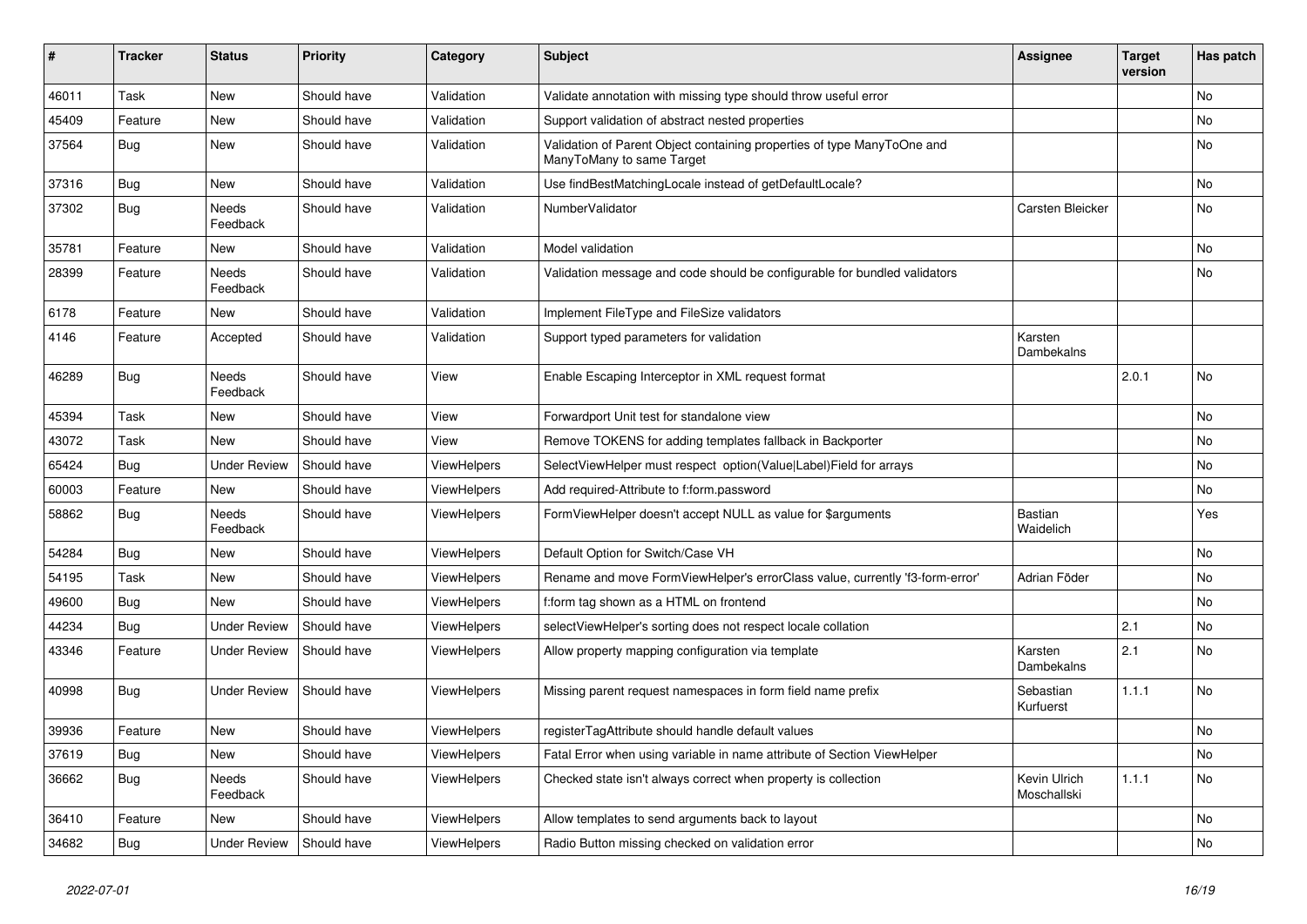| ∦     | <b>Tracker</b> | <b>Status</b>       | <b>Priority</b> | Category           | <b>Subject</b>                                                                                         | <b>Assignee</b>             | <b>Target</b><br>version | Has patch      |
|-------|----------------|---------------------|-----------------|--------------------|--------------------------------------------------------------------------------------------------------|-----------------------------|--------------------------|----------------|
| 30937 | <b>Bug</b>     | New                 | Should have     | <b>ViewHelpers</b> | CropViewHelper stringToTruncate can't be supplied so it can't be easily extended                       |                             |                          | Yes            |
| 10911 | Task           | New                 | Should have     | <b>ViewHelpers</b> | Tx_Fluid_ViewHelpers_Form_AbstractFormViewHelper->renderHiddenIdentityField<br>should be more reliable |                             |                          | No             |
| 9950  | Task           | New                 | Should have     | <b>ViewHelpers</b> | Binding to nested arrays impossible for form-elements                                                  |                             |                          |                |
| 8648  | <b>Bug</b>     | New                 | Should have     | <b>ViewHelpers</b> | format.crop ViewHelper should support all features of the crop stdWrap function                        |                             |                          | N <sub>o</sub> |
| 8491  | Task           | Needs<br>Feedback   | Should have     | <b>ViewHelpers</b> | link.action and uri.action differ in absolute argument                                                 | Karsten<br>Dambekalns       |                          | No             |
| 5933  | Feature        | Accepted            | Should have     | <b>ViewHelpers</b> | Optional section rendering                                                                             | Sebastian<br>Kurfuerst      |                          | N <sub>o</sub> |
| 53806 | Bug            | <b>Under Review</b> | Should have     | Widgets            | Paginate widget maximumNumberOfLinks rendering wrong number of links                                   | <b>Bastian</b><br>Waidelich |                          | No             |
| 36655 | <b>Bug</b>     | <b>New</b>          | Should have     | Widgets            | <b>Pagination Links</b>                                                                                |                             |                          | No             |
| 31955 | Feature        | New                 | Should have     | Widgets            | f:uri.widget                                                                                           |                             |                          | No             |
| 59858 | Bug            | New                 | Must have       |                    | Property <path>\CoffeeBean::\$Persistence Object Identifier does not exist</path>                      |                             | 2.x                      |                |
| 57885 | Bug            | New                 | Must have       |                    | Inputs are cleared from a second form if the first form produced a vallidation error                   |                             |                          | N <sub>o</sub> |
| 56856 | <b>Bug</b>     | <b>Under Review</b> | Must have       |                    | Fix StandardView Template                                                                              |                             |                          | No             |
| 56744 | Feature        | New                 | Must have       |                    | stay logged in                                                                                         |                             |                          | No             |
| 56639 | Feature        | New                 | Must have       |                    | Implement "getPrivateStorageUriByResource()" for recieving (image-) file URIs                          | Robert Lemke                | 2.x                      |                |
| 56601 | <b>Bug</b>     | <b>Under Review</b> | Must have       |                    | PersistenceManager wrong handling of ORM\ld                                                            |                             |                          | No             |
| 55870 | Feature        | New                 | Must have       |                    | Enhance f:form.textfield or add a f:form.datefield VH with enhanced validation and<br>propertymapping  | Christian Müller            |                          | No             |
| 54593 | <b>Bug</b>     | New                 | Must have       |                    | ini_get return value has changed for PHP >=5.3.0 -> changed check-implementation<br>needed!            |                             |                          |                |
| 54549 | Bug            | <b>New</b>          | Must have       |                    | PackageManager::createPackage is incompatible to PackageManagerInterface                               |                             |                          | <b>No</b>      |
| 54451 | <b>Bug</b>     | New                 | Must have       |                    | No functionality at Apache environments with suexec                                                    |                             |                          | <b>No</b>      |
| 53790 | <b>Bug</b>     | New                 | Must have       |                    | Translation handling in Flashmessages is inconsistent to Validation errors                             |                             |                          |                |
| 49423 | <b>Bug</b>     | <b>New</b>          | Must have       |                    | Role name and packageKey are not accessible                                                            |                             |                          | <b>No</b>      |
| 49038 | Bug            | <b>New</b>          | Must have       |                    | form select does not select the first item if prependOptionValue is used                               |                             |                          | <b>No</b>      |
| 47818 | Bug            | New                 | Must have       |                    | Wrong link on Welcome screen                                                                           |                             |                          |                |
| 47419 | <b>Bug</b>     | New                 | Must have       |                    | Composer issues                                                                                        |                             | 2.0.1                    |                |
| 46689 | <b>Bug</b>     | <b>New</b>          | Must have       |                    | The new ClassLoader swallows Fatal Errors                                                              | <b>Marc Neuhaus</b>         |                          | No             |
| 43621 | Bug            | <b>Under Review</b> | Must have       |                    | Composer installer overwrites Settings.yaml.example                                                    | Karsten<br>Dambekalns       |                          | No             |
| 41148 | <b>Bug</b>     | <b>New</b>          | Must have       |                    | Converting of ValueObjects                                                                             |                             |                          | No             |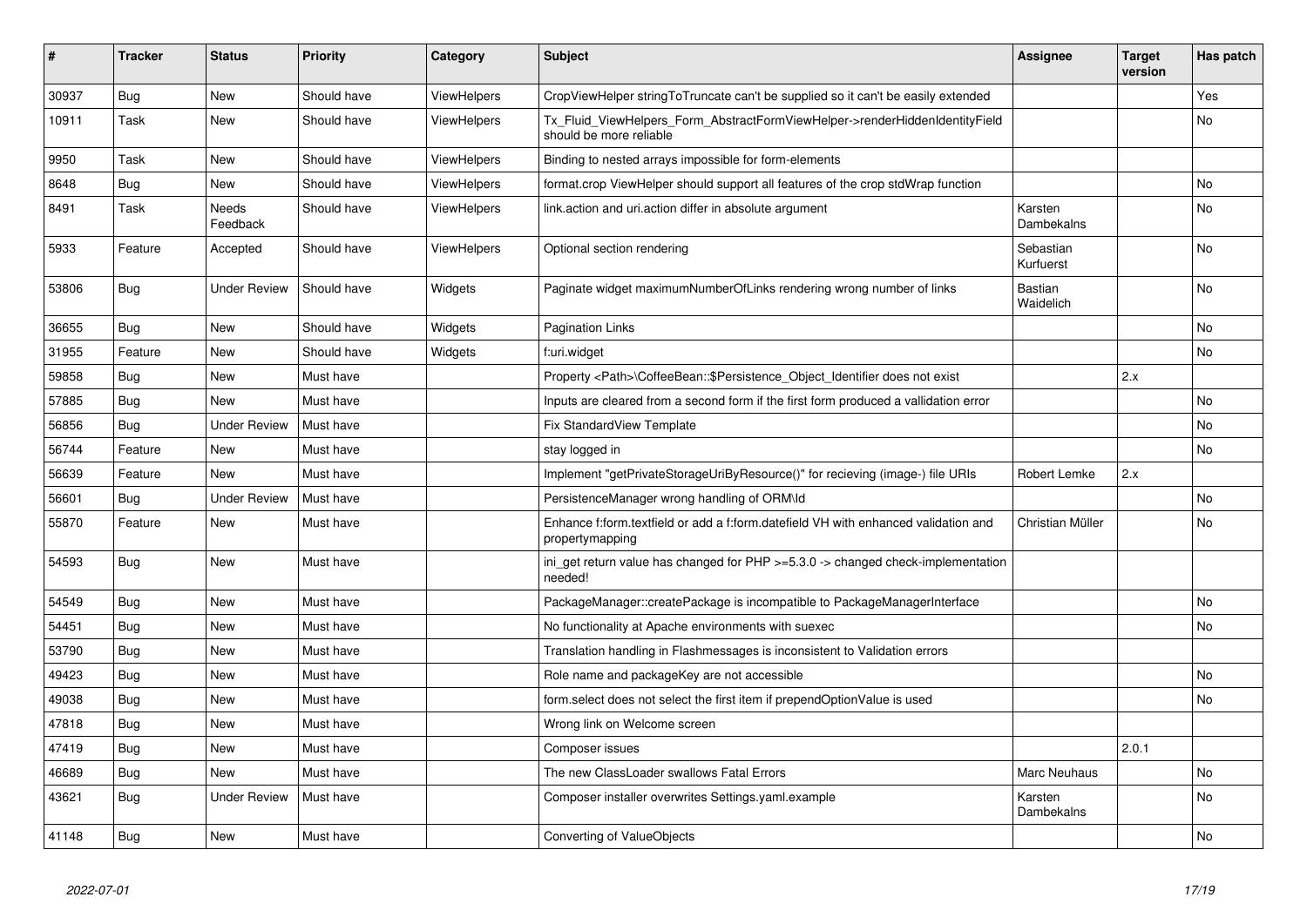| #     | <b>Tracker</b> | <b>Status</b>            | <b>Priority</b> | Category                  | <b>Subject</b>                                                                                          | <b>Assignee</b>        | <b>Target</b><br>version | Has patch      |
|-------|----------------|--------------------------|-----------------|---------------------------|---------------------------------------------------------------------------------------------------------|------------------------|--------------------------|----------------|
| 38459 | <b>Bug</b>     | <b>New</b>               | Must have       |                           | Accessing a not present property/method should error verbosely                                          | Sebastian<br>Kurfuerst |                          |                |
| 35831 | <b>Bug</b>     | <b>New</b>               | Must have       |                           | Deleting or unpublishing of a resource deletes all published symlinks<br>(Web/ Resources/Persistent)    |                        |                          | <b>No</b>      |
| 32873 | <b>Bug</b>     | Accepted                 | Must have       |                           | Value changes for logged in account are not persisted due to session serialization                      | Karsten<br>Dambekalns  |                          | No             |
| 27379 | <b>Bug</b>     | <b>Needs</b><br>Feedback | Must have       |                           | add check to clear the database at tearDown in testing                                                  |                        |                          | No.            |
| 11039 | Bug            | Needs<br>Feedback        | Must have       |                           | Static object container injects properties to result of factory object                                  |                        |                          | No             |
| 5636  | Task           | <b>Under Review</b>      | Must have       |                           | Form_RadioViewHelper and CheckBoxViewHelper miss check for existing object<br>before it is accessed.    |                        |                          | No             |
| 58975 | Bug            | New                      | Must have       | Documentation -           | Fix command for Linux in Qucikstart documentation                                                       |                        |                          | No             |
| 46120 | <b>Bug</b>     | New                      | Must have       | Documentation             | Important step missing in the installation chapter                                                      |                        |                          | No             |
| 45249 | Bug            | New                      | Must have       | Documentation             | Update composer project-create command listing                                                          |                        |                          | No             |
| 40854 | Task           | New                      | Must have       | Documentation             | Update security documentation (authentication in 1.2)                                                   |                        | 2.0.1                    | No             |
| 59878 | <b>Bug</b>     | New                      | Must have       | Error Handler<br>Report - | TYPO3\Flow\Core\Booting\Exception\SubProcessException thrown in file<br>Scripts.php                     |                        | 1.1.1                    | No             |
| 58894 | Bug            | New                      | Must have       | Error Handler<br>Report - | MySQL max key length exceeded during Neos setup                                                         |                        | 2.x                      | <b>No</b>      |
| 37473 | Bug            | New                      | Must have       | - Testing -               | Subsequent Exceptions related to Doctrine Entity Manager makes it snap shut                             |                        |                          | N <sub>o</sub> |
| 3755  | Task           | <b>New</b>               | Must have       | - Testing -               | Concurrency stress testing and cache mechanism                                                          |                        |                          |                |
| 37571 | <b>Bug</b>     | <b>New</b>               | Must have       | AOP                       | Inherited proxies fail when implementing __clone                                                        |                        |                          | <b>No</b>      |
| 2974  | <b>Bug</b>     | New                      | Must have       | AOP                       | Aspect / Proxy Cache is not emptied automatically if an interface used for<br>introduction was modified | Robert Lemke           |                          |                |
| 53180 | <b>Bug</b>     | New                      | Must have       | <b>Build Process</b>      | InjectSettings doesnt work on inheritance (Level 2)                                                     |                        |                          |                |
| 32707 | Bug            | Accepted                 | Must have       | Cache                     | <b>Bad Bad FileBackend</b>                                                                              | Karsten<br>Dambekalns  | 2.0.1                    | No             |
| 1785  | Feature        | New                      | Must have       | Cache                     | Automatic garbage collection for expired cache entries                                                  |                        |                          |                |
| 45041 | Bug            | New                      | Must have       | Command                   | Set file permissions doesnt work                                                                        |                        | 2.0.1                    | N <sub>o</sub> |
| 58622 | Feature        | New                      | Must have       | Core                      | Clearer Exception: Array to string conversion                                                           |                        |                          | No             |
| 56544 | <b>Bug</b>     | New                      | Must have       | Core                      | FLOW Exception on tar package inclusion via composer                                                    |                        |                          | No             |
| 51809 | <b>Bug</b>     | Under Review             | Must have       | Core                      | Commit "[BUGFIX] Published resources don't support symlinks" produces an fatal<br>error on Windows      | Adrian Föder           | 2.0.1                    | No             |
| 51239 | Bug            | Under Review             | Must have       | Core                      | AbstractViewHelper use incorrect method signature for<br>"\$this->systemLogger->log()"                  | Adrian Föder           |                          | Yes            |